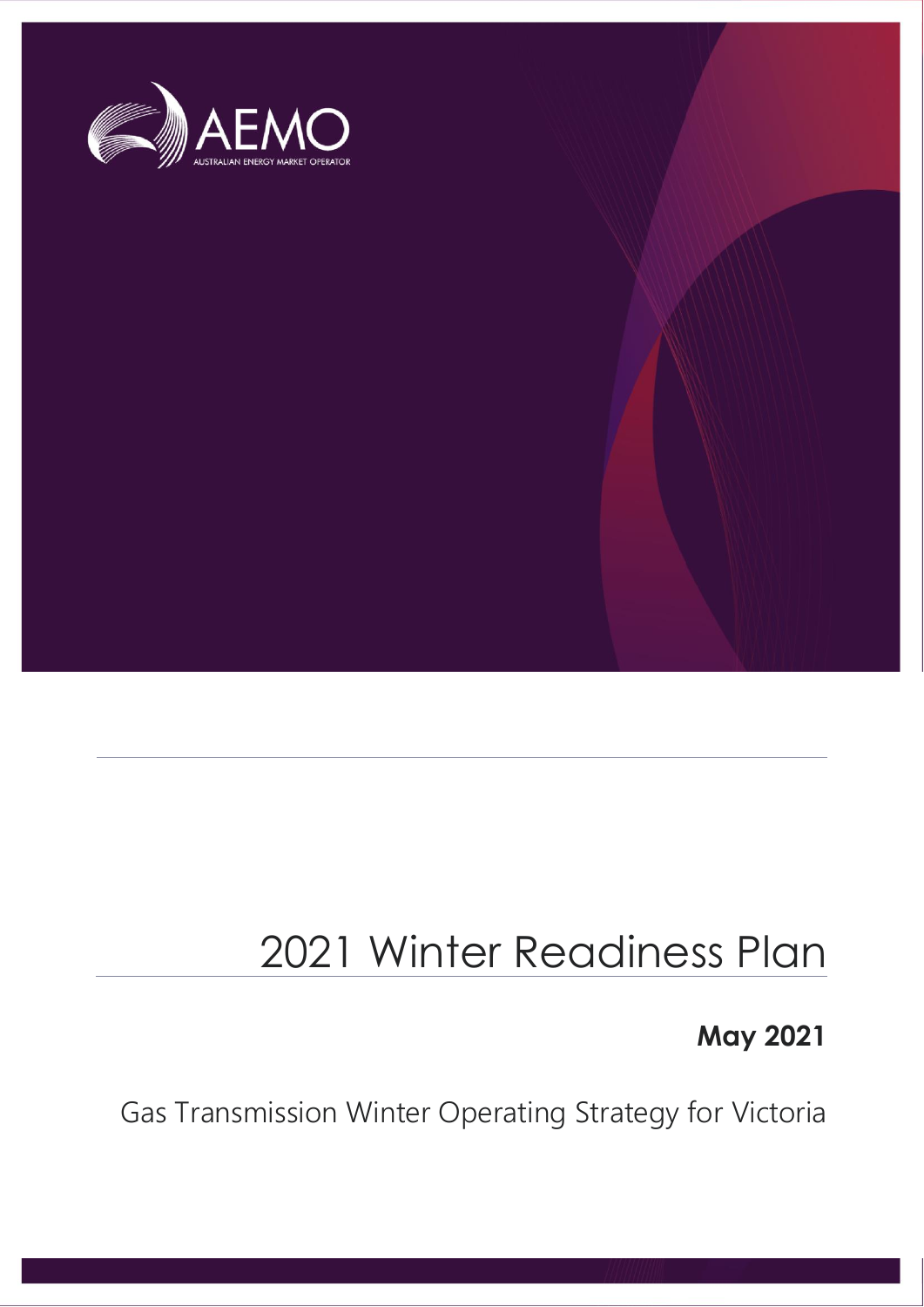# **Important notice**

### **PURPOSE**

AEMO has prepared this document to provide information about the operation of the Victorian gas transmission system and the market operational strategies for winter 2021. The strategies are designed to support the secure operation of the Victorian Gas Declared Transmission System (DTS) and the Declared Wholesale Gas Market (DWGM). The annual winter stakeholder information session was held on 5 May 2021 to present the 2021 Victorian Gas Winter Operations Outlook to stakeholders for discussion and comment. This document supplements the session and provides further technical information on the 2021 Winter Readiness Plan.

### **DISCLAIMER**

This document or the information in it may be subsequently updated or amended. This document does not constitute legal or business advice, and should not be relied on as a substitute for obtaining detailed advice about the National Gas Rules or any other applicable laws, procedures or policies. AEMO has made every effort to ensure the quality of the information in this document but cannot guarantee its accuracy or completeness.

Accordingly, to the maximum extent permitted by law, AEMO and its officers, employees and consultants involved in the preparation of this document:

- make no representation or warranty, express or implied, as to the currency, accuracy, reliability or completeness of the information in this document; and
- are not liable (whether by reason of negligence or otherwise) for any statements or representations in this document, or any omissions from it, or for any use or reliance on the information in it.]

### **VERSION CONTROL**

| Version | Release date | Changes |
|---------|--------------|---------|
| 1.0     | 13/5/2021    |         |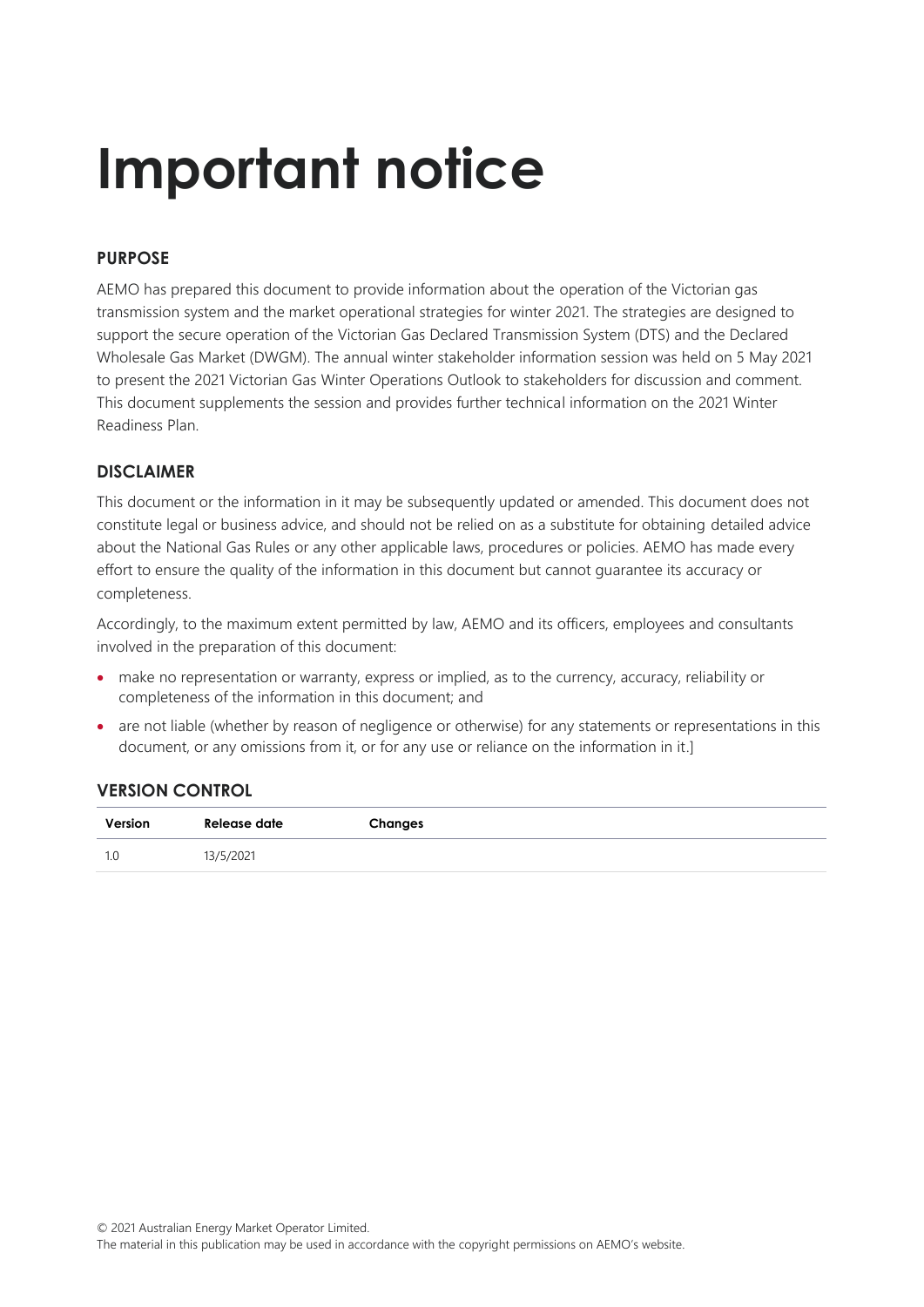# <span id="page-2-0"></span>**Executive summary**

AEMO is the operator of the Victorian Gas Declared Transmission System (DTS) and the Declared Wholesale Gas Market (DWGM). As operator, AEMO is responsible for operating the Victorian gas transmission system in a safe and secure manner, and for minimising threats to system security. This document, reviewed and published annually, details AEMO's operational and market strategies for operating the DTS and DWGM during Victoria's 1 May to 30 September peak demand period<sup>1</sup>.

All times in this report are Australian Eastern Standard Time (AEST).

### **Key messages**

- Victorian peak day supply capacity is expected to be sufficient to meet a forecast 1-in-20 peak system demand day of 1,263 terajoules (TJ), and to support forecast DTS-connected gas-powered generation (GPG) demand.
- The total available supply to the Victorian DTS this winter, allowing for pipeline capacity constraints, is forecast to be 1,544 TJ a day (TJ/d). The total supply includes the Gippsland zone (1,012 TJ/d), the Port Campbell zone (445 TJ/d), and the Dandenong liquefied natural gas (LNG) facility (87 TJ/d).
- Peak day Gippsland zone production capacity is forecast to decrease from 1,059 TJ/d in winter 2020 to 1,012 TJ/d in 2021. Some Gippsland zone production also supplies Tasmania Gas Pipeline and the Eastern Gas Pipeline (EGP). The EGP supplies parts of eastern Victoria outside of the DTS (including Bairnsdale), New South Wales, and the Australian Capital Territory.
- Peak day Port Campbell zone production capacity is forecast to remain steady in 2021, while there will be some increase in the Iona underground gas storage (UGS) capacity. Supply from Port Campbell into the DTS will continue to be limited to 445 TJ/d due to the South West Pipeline (SWP) capacity constraint
- Peak day supply capacity from New South Wales via Culcairn into the Victorian Northern Interconnect (VNI) is forecast to increase to 195 TJ/d. Available supply via Culcairn is expected to be impacted by New South Wales demand and supply to New South Wales via the EGP.
- AEMO expects that the system demand profile for winter 2021 will have similar but reduced characteristics to winter 2020, due to the ongoing impacts of COVID-19. AEMO therefore expects that high system demand days could again result in threat to system security events.
- Forecast GPG consumption during the 2021 peak demand period (May to September) has reduced to 1.9 petajoules (PJ), compared to the 3.6 PJ during the same period in 2020. There remains a greater likelihood of GPG demand occurring on high system demand days.
- System modelling indicates that the DTS is capable of supporting a 1-in-2 system demand day and maximum forecast GPG demand of 317 TJ, provided that sufficient gas supply is available.
- There will be continued reliance on the Iona UGS facility to balance daily and monthly supply and demand. The Dandenong LNG storage facility will continue to be used to supply peak shaving gas during periods of unforecast or very high hourly gas demands or in response to unplanned gas supply disruptions. AEMO will monitor storage inventory throughout winter to identify and manage any supply concerns.
- Low injections from the Iona Close Proximity Point (CPP) into the SWP at Port Campbell due to market outcomes will result in a greater reliance on Brooklyn Compressor Station (BCS) to support peak demand in the Geelong and Western Transmission System (WTS) withdrawal zones.

<sup>1</sup> The Peak Demand Period is defined in this document as 1 May until 30 September. Winter is 1 June to 31 August.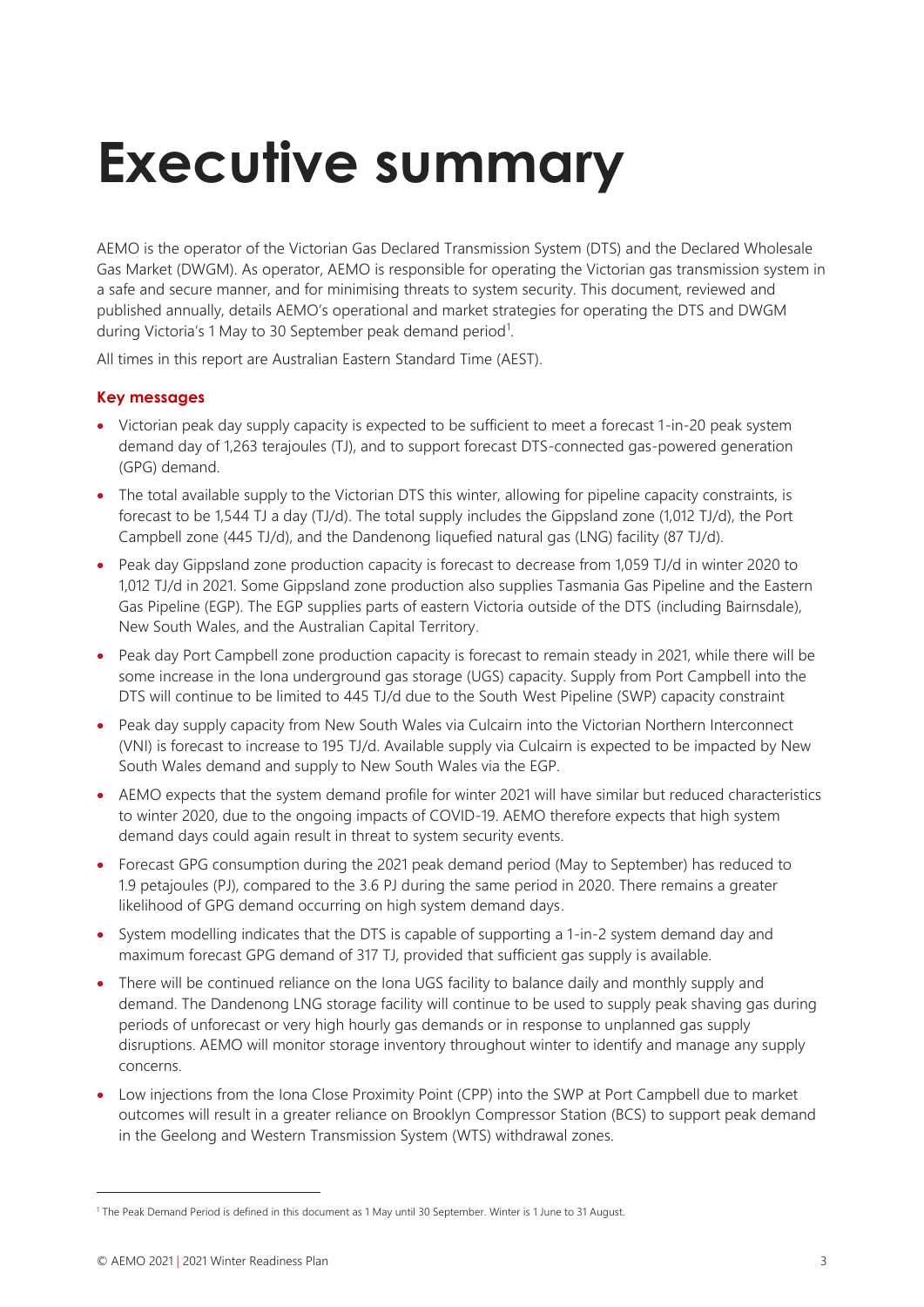- The contracted capacity of the Dandenong LNG facility is substantially less than for previous winters, resulting in the LNG tank being less than half full. This may limit AEMO's ability to manage the DTS during the peak winter demand period, increasing the possibility of gas curtailment. AEMO identified the low Dandenong LNG inventory as a threat to system security and sought a market response following the publication of the 2021 Victorian Gas Planning Report (VGPR). AEMO is continuing to engage with APA<sup>2</sup>, market participants, and the Victorian Government resolve this issue prior to the start of June 2021.
- Based on current forecasts of demand and supply, including LNG, AEMO expects that its gas transmission and market operational strategies will be sufficient to manage any potential threats to system security.

<sup>2</sup> APA Group, owns and maintains the DTS assets.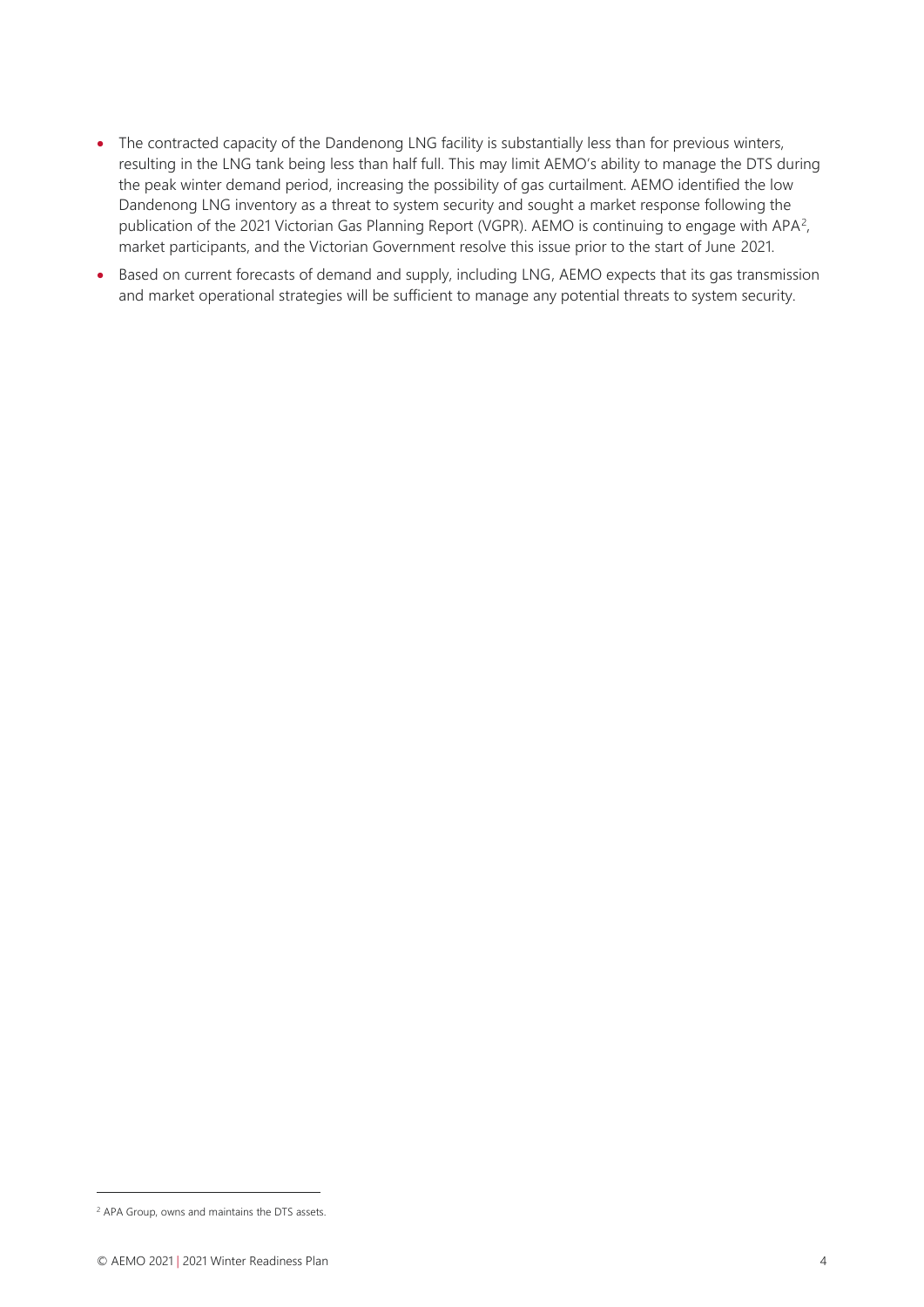## **Contents**

|     | <b>Executive summary</b>                                                            | 3              |
|-----|-------------------------------------------------------------------------------------|----------------|
| 1.  | Winter 2021 outlook                                                                 | 7              |
| 1.1 | Demand for winter 2021                                                              | $\overline{7}$ |
| 1.2 | Gas-powered generation supportability for winter 2021                               | 8              |
| 1.3 | Supply for winter 2021                                                              | 10             |
| 2.  | <b>Operational challenges for winter 2021</b>                                       | 11             |
| 2.1 | Peak demand profiles and linepack management                                        | 11             |
| 2.2 | Low Iona Close Proximity Point (CPP) injections and Brooklyn compressor reliability | 13             |
| 2.3 | Iona UGS inventory                                                                  | 13             |
| 2.4 | Dandenong LNG inventory                                                             | 13             |
| 3.  | <b>Resources for peak demand management</b>                                         | 15             |
| 3.1 | Profiled injections                                                                 | 15             |
| 3.2 | Demand forecast override methodology                                                | 16             |
| 3.3 | GPG demand monitoring                                                               | 16             |
| 3.4 | Threat to system security                                                           | 17             |
| 3.5 | Gas Operations Engineer skills refreshing and training                              | 18             |
| 4.  | <b>Emergency management</b>                                                         | 18             |
| 4.1 | Legislation and rules                                                               | 18             |
| 4.2 | Emergencies                                                                         | 18             |
| 4.3 | Threat to System Security Procedure                                                 | 20             |
| 4.4 | Emergency communications                                                            | 21             |

## **Tables**

| Table 1 | Forecast peak system demands for winter 2021                      |  |
|---------|-------------------------------------------------------------------|--|
| Table 2 | Forecast monthly peak day demand for 2021 (petajoules [PJ]/month) |  |
| Table 3 | Forecast hourly peak day demand for 2021 (TJ/hour)                |  |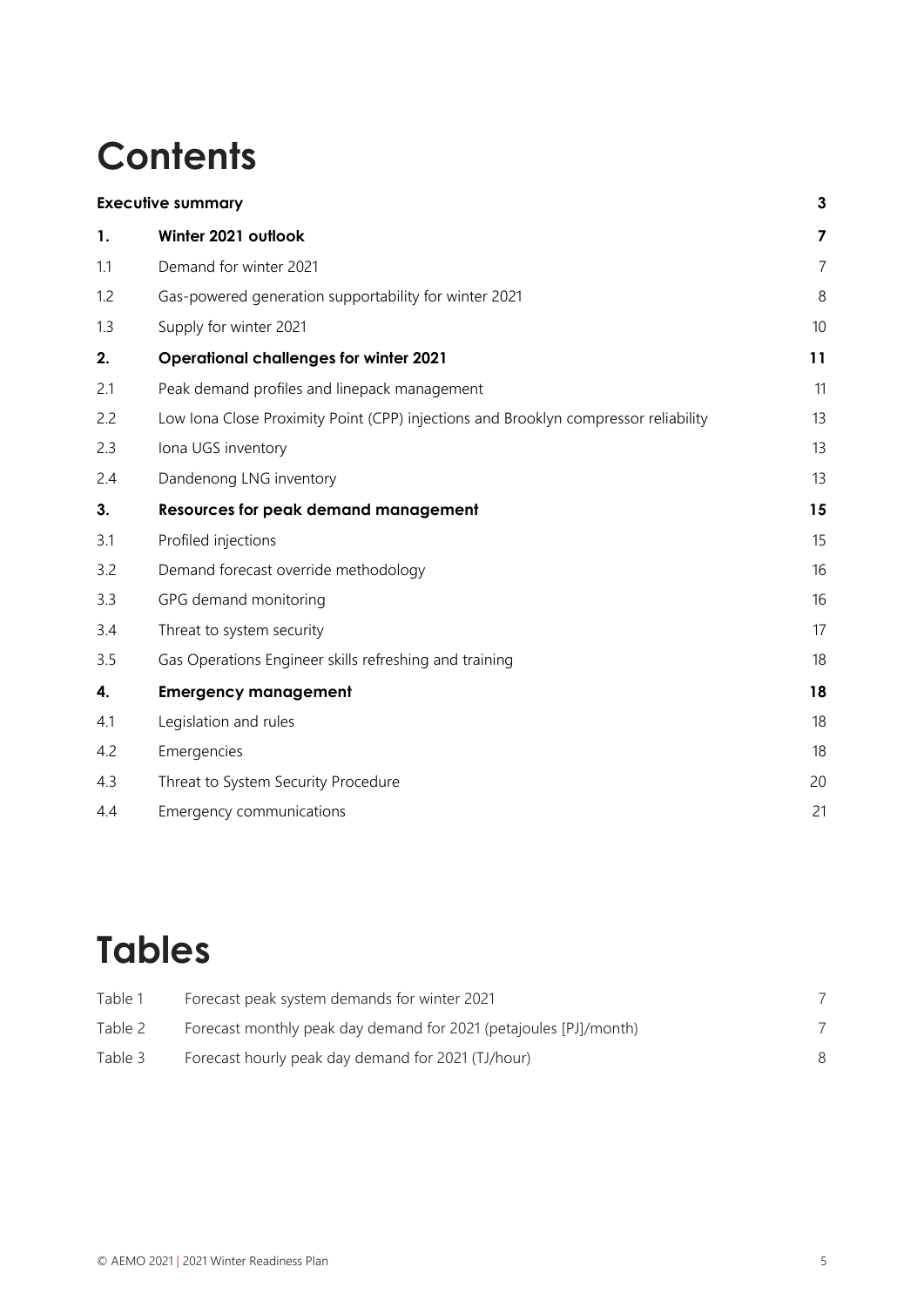## **Figures**

| Figure 1 | Average hourly winter profile for 2020 and forecast peak day system demand profile for 2021 8                                                                                                                                                                                 |     |
|----------|-------------------------------------------------------------------------------------------------------------------------------------------------------------------------------------------------------------------------------------------------------------------------------|-----|
| Figure 2 | Monthly DTS-connected GPG consumption, actual 2019-20 and forecast 2021 (TJ/month)                                                                                                                                                                                            | 9   |
| Figure 3 | Average weekday winter system demand profile in 2019 and 2020                                                                                                                                                                                                                 | 11  |
| Figure 4 | Top: Average 2020 demand profile where system demand was greater than 1,075 TJ Bottom:<br>Impact on system linepack impact for a perfectly forecast, 1,100 TJ day for 2019 and 2020<br>demand profiles - the '2020 under-forecast' represents a 60 TJ forecast error at 06:00 | 12. |
| Figure 5 | Historical Dandenong LNG storage utilisation                                                                                                                                                                                                                                  | 14  |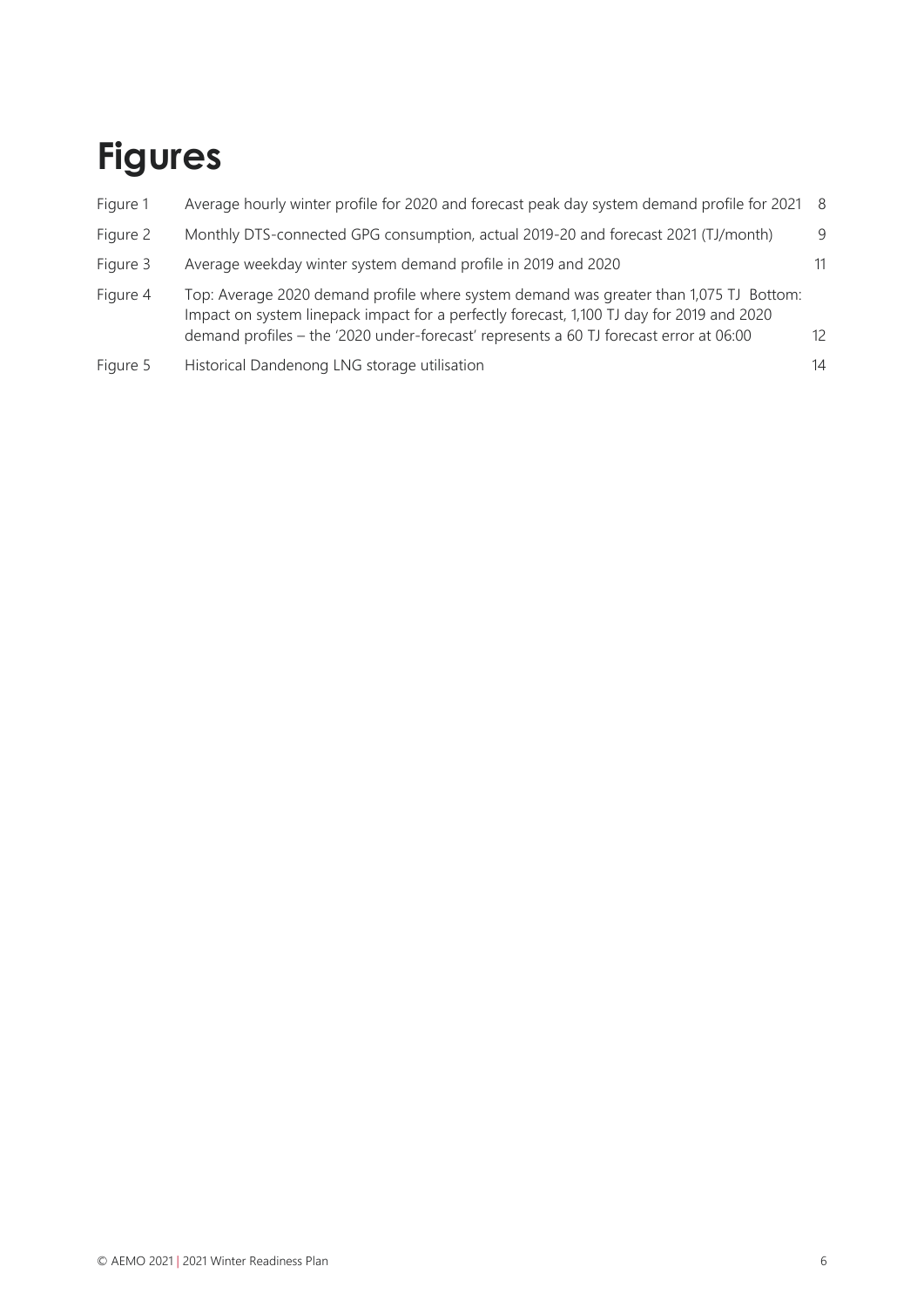# <span id="page-6-0"></span>**1. Winter 2021 outlook**

## <span id="page-6-1"></span>1.1 Demand for winter 2021

Table 1 shows the forecast peak day demand from the 2021 *Victorian Gas Planning Report* (VGPR) <sup>3</sup> estimates.

#### <span id="page-6-2"></span>**Table 1 Forecast peak system demands for winter 2021**

|                                    | Peak 1-in-2 | Peak 1-in-20 |  |  |
|------------------------------------|-------------|--------------|--|--|
| Daily demand (terajoules [TJ]/day) | 1,155       | 1.263        |  |  |
| Peak hourly demand (TJ/hr)         | 75          | 84           |  |  |

As detailed in the 2021 VGPR, changes in customer behaviour due to the COVID-19 pandemic impacted the daily gas demand and demand profile shape during winter 2020. Although the impacts on daily total demand that were observed in 2020 are expected to be less prevalent in 2021, the demand profile is still expected to be materially impacted on high demand days by ongoing work from home arrangements. The impact of COVID-19 on daily demand and the demand profile is discussed in more detail in Section [2.1.](#page-10-1)

### **Monthly peak day demand for 2021**

Table 2 shows the forecast peak day system demand for each month during 2021. The highest system demands are forecast to occur during the three coldest months: June, July, and August. Monthly peak day system demands are primarily influenced by weather conditions, with some impact due to seasonal commercial industrial consumption changes.

<span id="page-6-3"></span>

| Table 2 | Forecast monthly peak day demand for 2021 (petajoules [PJ]/month) |  |  |
|---------|-------------------------------------------------------------------|--|--|
|         |                                                                   |  |  |

|               | Jan | Feb | Mar | <b>Apr</b> | May   | Jun   | Jul   | Aug   | Sep   | <b>Oct</b> | <b>Nov</b> | <b>Dec</b> |
|---------------|-----|-----|-----|------------|-------|-------|-------|-------|-------|------------|------------|------------|
| $1-in-2$      | 392 | 411 | 482 | 662        | 918   | 1,088 | 1,113 | 1,089 | 904   | 752        | 598        | 440        |
| $1 - in - 20$ | 443 | 479 | 626 | 832        | 1,043 | 1,192 | 1,228 | 1,241 | 1,030 | 863        | 755        | 579        |

### **Hourly demand**

The 2021 forecast hourly system demand profiles for 1-in-2 year and 1-in-20 year peak winter days are shown as dashed lines in Figure 1, along with the average hourly demand for winter 2020.

This illustrates the substantial increase in hourly demand that is forecast to occur on peak days compared to average demand days, particularly prior to 22:00. The forecast hourly peak day system demand (shown in Table 3) reflects changes to the demand profile due to the COVID-19 pandemic, discussed in Section [2.1.](#page-10-1)

<sup>&</sup>lt;sup>3</sup> At [https://aemo.com.au/energy-systems/gas/gas-forecasting-and-planning/victorian-gas-planning-report.](https://aemo.com.au/energy-systems/gas/gas-forecasting-and-planning/victorian-gas-planning-report)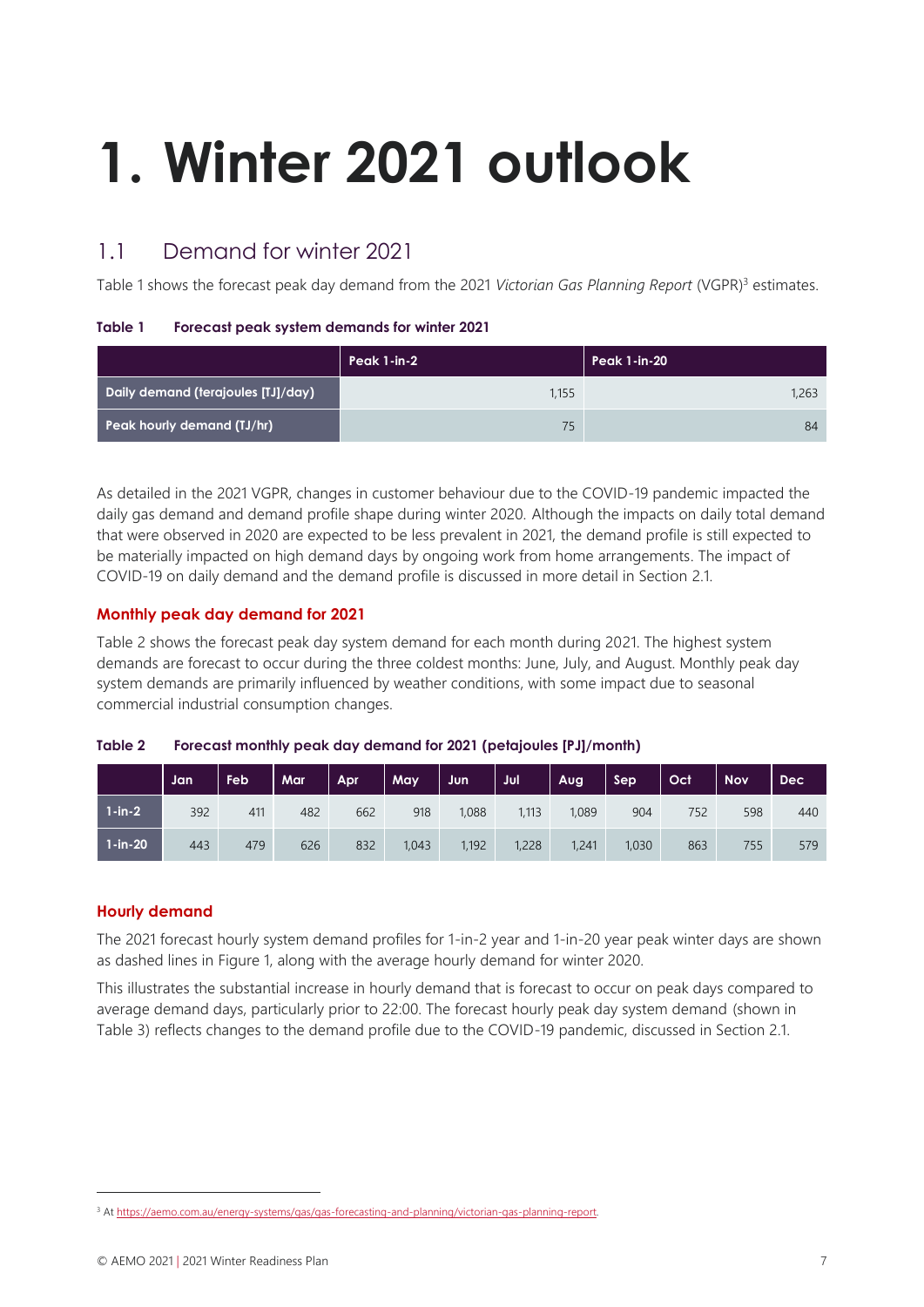

<span id="page-7-2"></span>**Figure 1 Average hourly winter profile for 2020 and forecast peak day system demand profile for 2021**

<span id="page-7-1"></span>**Table 3 Forecast hourly peak day demand for 2021 (TJ/hour)**

|           | Jan | Feb | Mar | Apr | <b>May</b> | Jun | Jul | Aug | Sep | Oct | <b>Nov</b> | <b>Dec</b> |
|-----------|-----|-----|-----|-----|------------|-----|-----|-----|-----|-----|------------|------------|
| $1-in-2$  | 25  | 31  | 36  | 47  | 65         | 73  | 75  | 73  | 64  | 53  | 45         | 33         |
| $1-in-20$ | 34  | 36  | 44  | 59  | 70         | 80  | 83  | 84  | 69  | 61  | 54         | 44         |

## <span id="page-7-0"></span>1.2 Gas-powered generation supportability for winter 2021

There are five gas-powered generation (GPG) power stations directly connected to the Victorian Declared Transmission System (DTS):

- Jeeralang.
- Laverton North.
- Newport.
- Somerton.
- Valley Power.

DTS-connected GPG units have a considerable impact on the operation of the DTS, due to their location and the large hourly demand of these units when operating simultaneously (up to approximately 23 terajoules an hour [TJ/h]).

The Mortlake Power Station is not connected to the DTS, and is supplied directly by gas facilities at Port Campbell via a dedicated pipeline. While it is not connected to the DTS, gas supply from Port Campbell to the Mortlake Power Station and to South Australia, including multiple GPG units, can reduce the available gas supply into Victoria and deplete the Iona underground storage (UGS) storage inventory.

The forecast winter period Victorian GPG consumption presented in the 2021 VGPR is lower than the actual consumption during the same period in 2020. The forecast reduction is primarily due to new committed grid-scale variable renewable energy (VRE) generation projects and distributed solar photovoltaics (PV).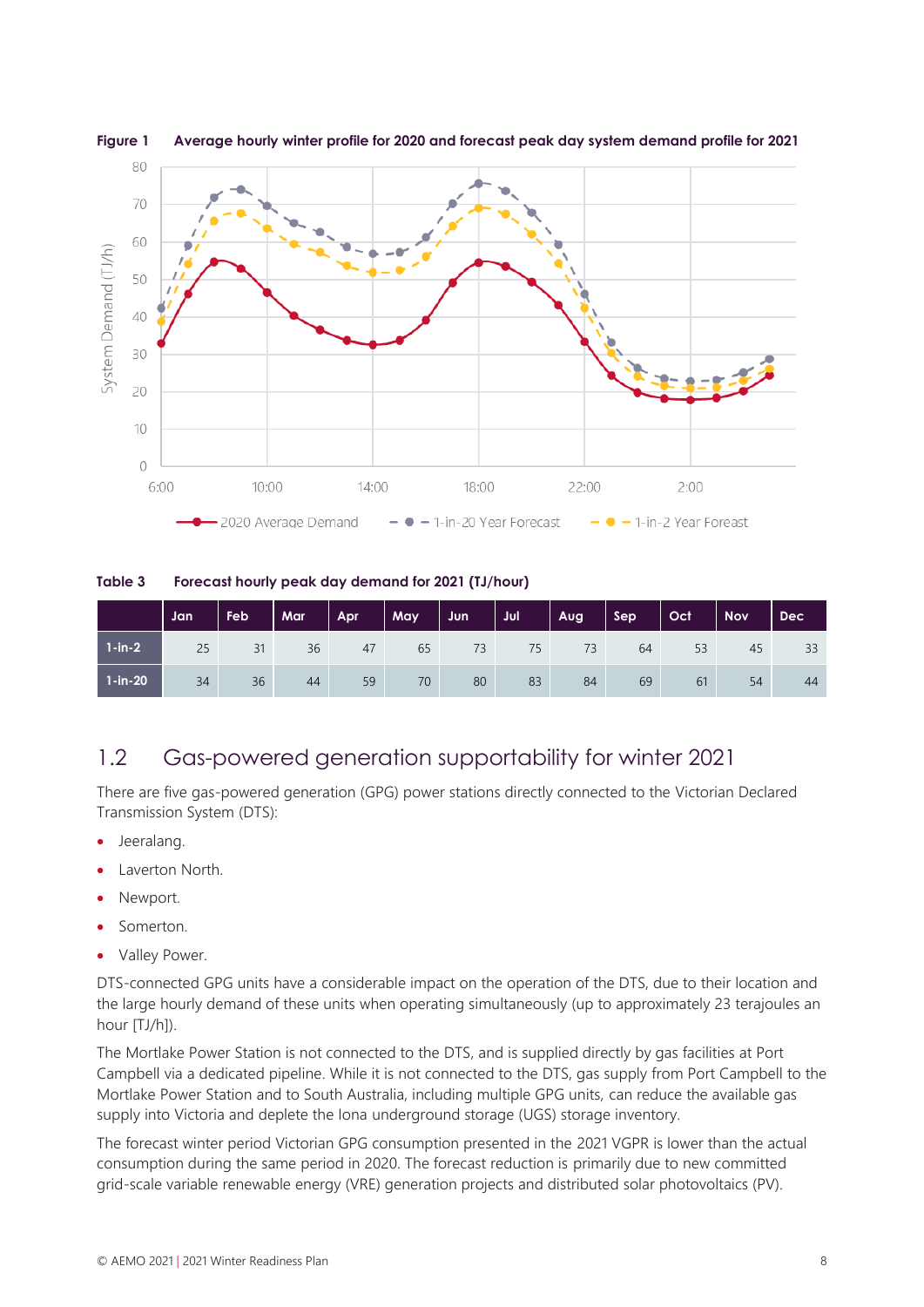DTS-connected GPG consumption during the 2021 peak demand period (May to September) is forecast to be 1.9 petajoules (PJ), which is 1.6 PJ less than the same period during 2020. Annual GPG consumption is also forecast to reduce, from 6.7 PJ in 2020 to 3.2 PJ in 2021.

[Figure 2](#page-8-0) shows monthly DTS GPG consumption for 2019 and 2020, and the forecast monthly consumption for 2021. Monthly GPG consumption can be significant during the winter and shoulder periods, with the potential for high daily GPG demand to coincide with a 1-in-2 or 1-in-20 peak winter demand day.



<span id="page-8-0"></span>

The GPG consumption forecasts are subject to a range of uncertainties, including:

- Timing of the installation and commissioning of VRE projects.
- Weather variability.
- Electricity transmission investments.
- Major transmission outages.
- Early closure of coal-fired generators.
- Reliability of coal-fired generators.
- Gas prices.

The 2021 *Gas Statement of Opportunities* (GSOO)<sup>4</sup> explores the impact of a variety of these events on forecast GPG consumption. Depending on the event and its magnitude, GSOO modelling projects annual Victorian GPG consumption being up to 70% higher than the forecasts provided in [Figure 2.](#page-8-0) In response to these uncertainties, AEMO has prepared operating strategies to manage a moderate increase in GPG demand beyond the VGPR forecast.

<sup>4</sup> At [https://aemo.com.au/en/energy-systems/gas/gas-forecasting-and-planning/gas-statement-of-opportunities-gsoo.](https://aemo.com.au/en/energy-systems/gas/gas-forecasting-and-planning/gas-statement-of-opportunities-gsoo)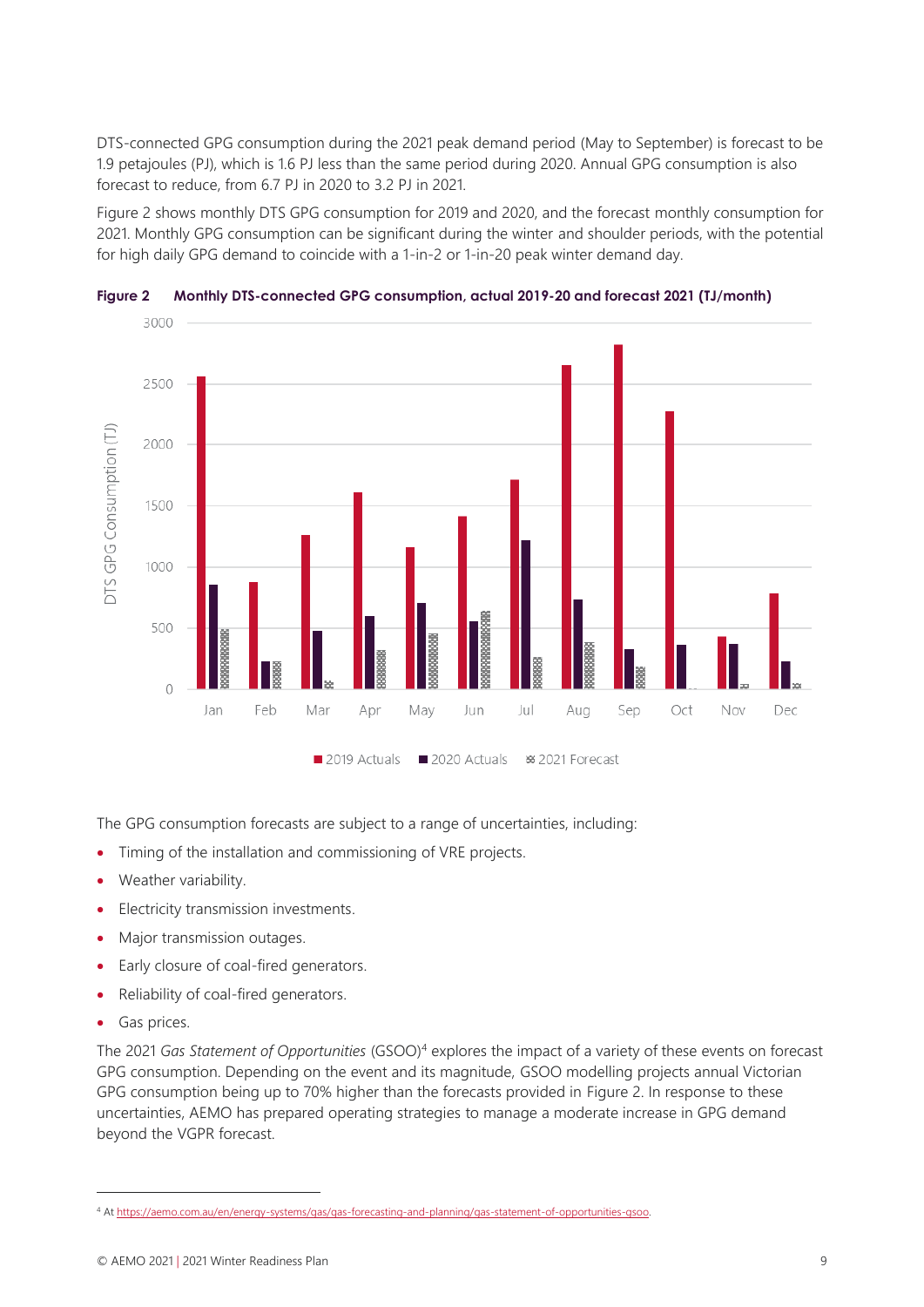DTS capacity modelling indicates that up to 317 TJ/d of forecast GPG can be supported on a 1-in-2 peak system demand day.

The ability of the DTS to support GPG load is significantly reduced if the load is not forecast, because the DTS has a low level of usable linepack compared to other gas transmission systems, especially in winter. Other factors also influence the ability of the DTS to support GPG demand, including increased system demand due to unforecast colder weather and unplanned DTS asset outages or gas supply disruptions.

Depending on the location and magnitude of the GPG load that is unforecast, it is possible that either:

- Operational response liquefied natural gas (LNG) injections, with peak shaving LNG injections above firm rates, would be required; or
- AEMO would issue curtailment instructions to GPG sites in accordance with the *Gas Load Curtailment and*  Rationing and Recovery Guidelines<sup>5</sup> to prevent minimum DTS supply pressures being breached, which would threaten supply within the distribution networks.

It is critical to the operation of the DTS and the Declared Wholesale Gas Market (DWGM) that participants accurately forecast GPG demand to reduce the likelihood of a threat to system security event.

### <span id="page-9-0"></span>1.3 Supply for winter 2021

The total available supply to the Victorian DTS this winter, allowing for pipeline capacity constraints, is forecast to be 1,544 TJ a day (TJ/d). The total supply includes the Gippsland zone (1,012 TJ/d), the Port Campbell zone (445 TJ/d), and the Dandenong LNG facility (87 TJ/d).

The 2021 VGPR outlines that there is sufficient available supply to support a 1-in-20 system demand day for 2021.

#### **Gippsland supply capacity**

Peak day Gippsland zone production capacity is forecast to decrease from 1,059 TJ/d in winter 2020 to 1,012 TJ/d in 2021. The Gippsland zone supply into the DTS is expected to be less than this quantity, because the gas is also supplied into the Tasmanian Gas Pipeline and the Eastern Gas Pipeline (EGP). The EGP supplies non-DTS Victorian demand (such as Bairnsdale), New South Wales, and the Australian Capital Territory.

#### **Port Campbell supply capacity**

Peak day Port Campbell production capacity is forecast to remain steady in 2021, however will continue to be constrained by South West Pipeline (SWP) transportation capacity of 445 TJ/d per the 2021 VGPR. The Iona UGS storage inventory is at its highest ever level, peaking at over 24.5 PJ.

#### **Victorian Northern Interconnect (VNI) supply capacity**

The Culcairn supply capacity from the Moomba to Sydney Pipeline (MSP) in New South Wales will increase to 195 TJ/d for winter 2021. Gas from Culcairn is supplied into the VNI.

Throughout winter 2020, increasing VNI imports were observed. This was due to increased gas supply from Queensland, due to the COVID-19 pandemic reducing LNG exports and prices. This increased gas supply via the VNI also resulted in lower supply into the DTS from Iona compared to previous winters.

Increased VNI imports may also occur during winter 2021, enabled by forecast capacity and compression availability increases on the South West Queensland Pipeline (SWQP) and the MSP.

<sup>5</sup> At [http://www.aemo.com.au/Gas/Emergency-management/Victorian-role.](http://www.aemo.com.au/Gas/Emergency-management/Victorian-role)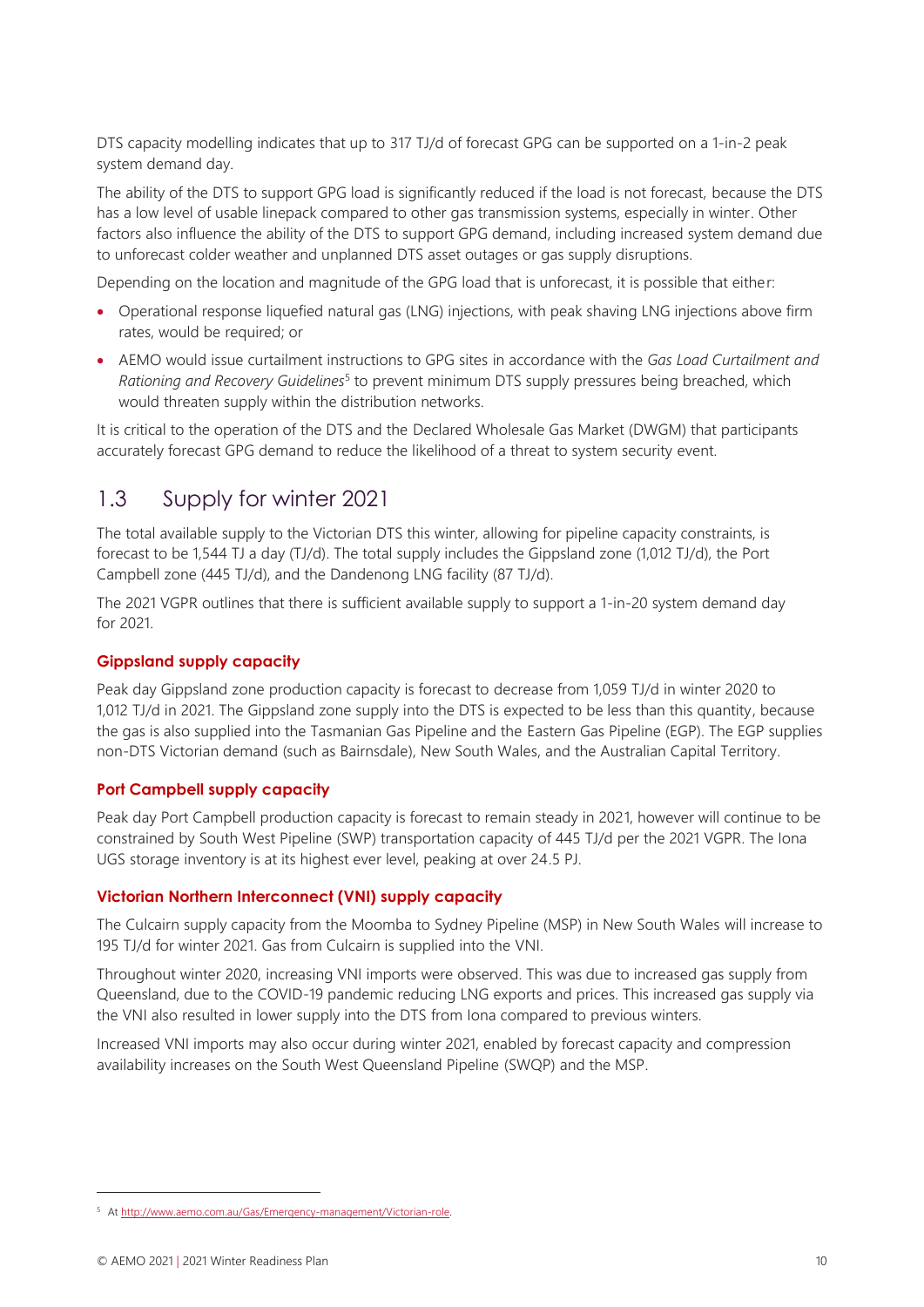## <span id="page-10-0"></span>**2. Operational challenges for winter 2021**

## <span id="page-10-1"></span>2.1 Peak demand profiles and linepack management

Victorian residents and businesses were subject to varying levels of movement restrictions due to the COVID-19 pandemic for the entirety of winter 2020. This resulted in:

- Reduced commercial and industrial activity.
- Reduced social activity including restaurant dining and sporting matches.
- Delayed morning demand peaks and increased heating demand during weekdays due to a large proportion of the population working from home.

This impacted the DTS system demand profile and was a contributing factor in all threat to system security events during winter 2020.

[Figure 3](#page-10-2) shows the impacts of the COVID-19 restrictions on the average weekday winter system demand profile. The chart compares system demand in winter 2020 with system demand during winter 2019, which had typical system demand behaviour.



#### <span id="page-10-2"></span>**Figure 3 Average weekday winter system demand profile in 2019 and 2020**

The operational impact of the change in system demand profile on high demand days is demonstrated in [Figure 4,](#page-11-0) which shows:

• The aggregate market participant forecast (typically used to schedule the market) was regularly under-forecast during the middle of the day. Consequently, injections scheduled into the market were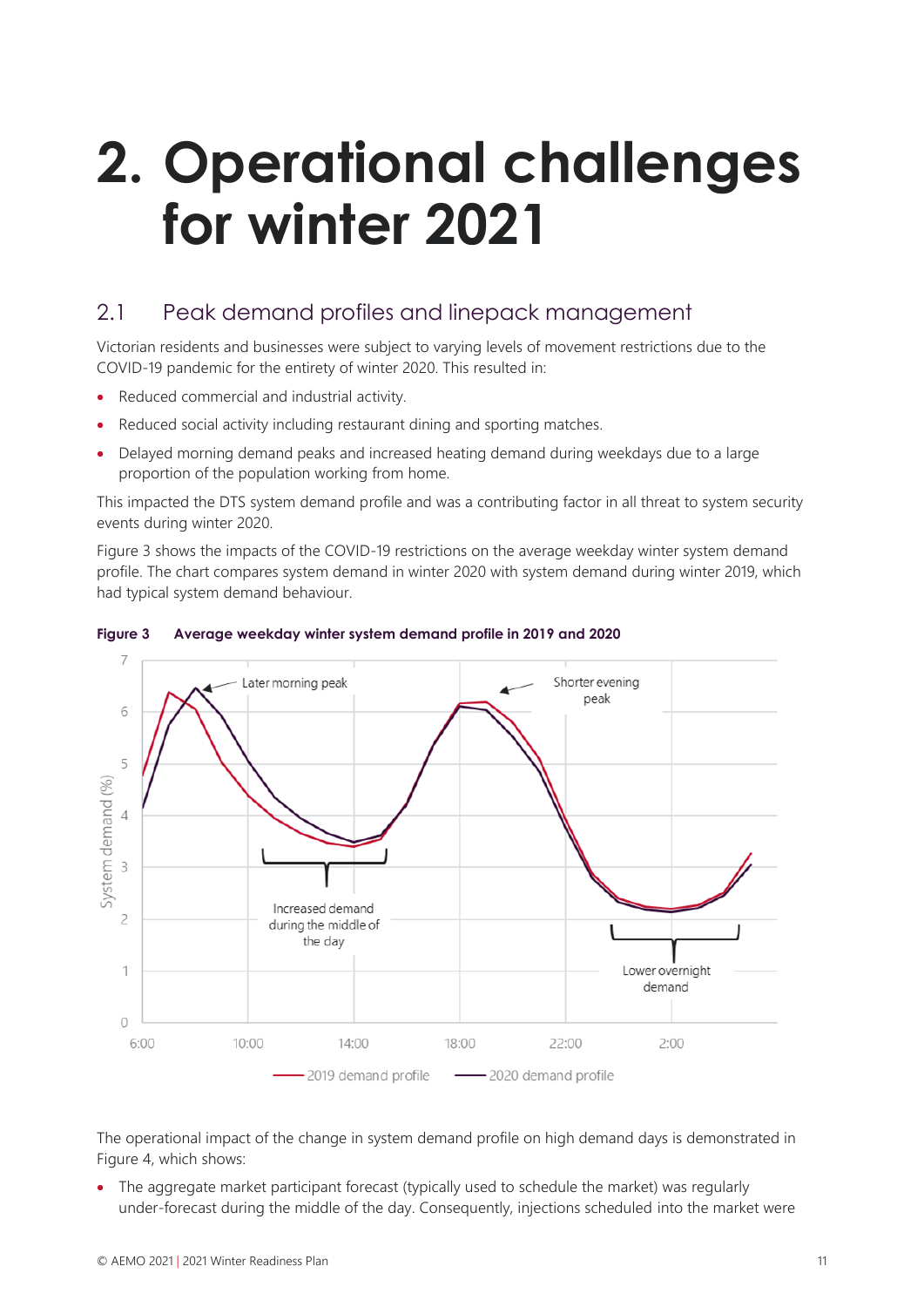often lower than if the demand profile had been correctly forecast. This reduced usable system linepack heading into the evening peak demand period.

- A greater proportion of daily system demand occurred before 22:00 during winter 2020 compared to winter 2019. This reduced the usable system linepack by 25-35 TJ at 22:00<sup>6</sup> (injections are scheduled flat across the day).
- There was limited ability to build linepack during the middle of the day, even if the demand profile had been perfectly forecast, due to the increased weekday demands. Typical system linepack levels leading into the evening peak period were 40-55 TJ lower than in 2019, increasing the likelihood of peak shaving LNG being required.

AEMO anticipates that ongoing work from home arrangements during winter 2021 could result in system demand profiles that are similar to those encountered during winter 2020, particularly on high system demand days. AEMO therefore expects that high system demand days will have an increased risk of a threat to system security event occurring.

AEMO will continue to monitor the demand profile on high demand days and take appropriate actions to reduce operating risks, including increasing gas supply in accordance with the *Demand Override Methodology*<sup>7</sup> when necessary.



#### <span id="page-11-0"></span>**Figure 4 Top: Average 2020 demand profile where system demand was greater than 1,075 TJ Bottom: Impact on system linepack impact for a perfectly forecast, 1,100 TJ day for 2019 and 2020 demand profiles – the '2020 under-forecast' represents a 60 TJ forecast error at 06:00**

<sup>6</sup> 22:00 is a critical time operationally, as it corresponds to the time of minimum system linepack, and therefore also minimum system pressure. <sup>7</sup> Se[e https://aemo.com.au/-/media/files/gas/dwgm/2009-15/demand-override-methodology.pdf.](https://aemo.com.au/-/media/files/gas/dwgm/2009-15/demand-override-methodology.pdf)

<sup>©</sup> AEMO 2021 | 2021 Winter Readiness Plan 12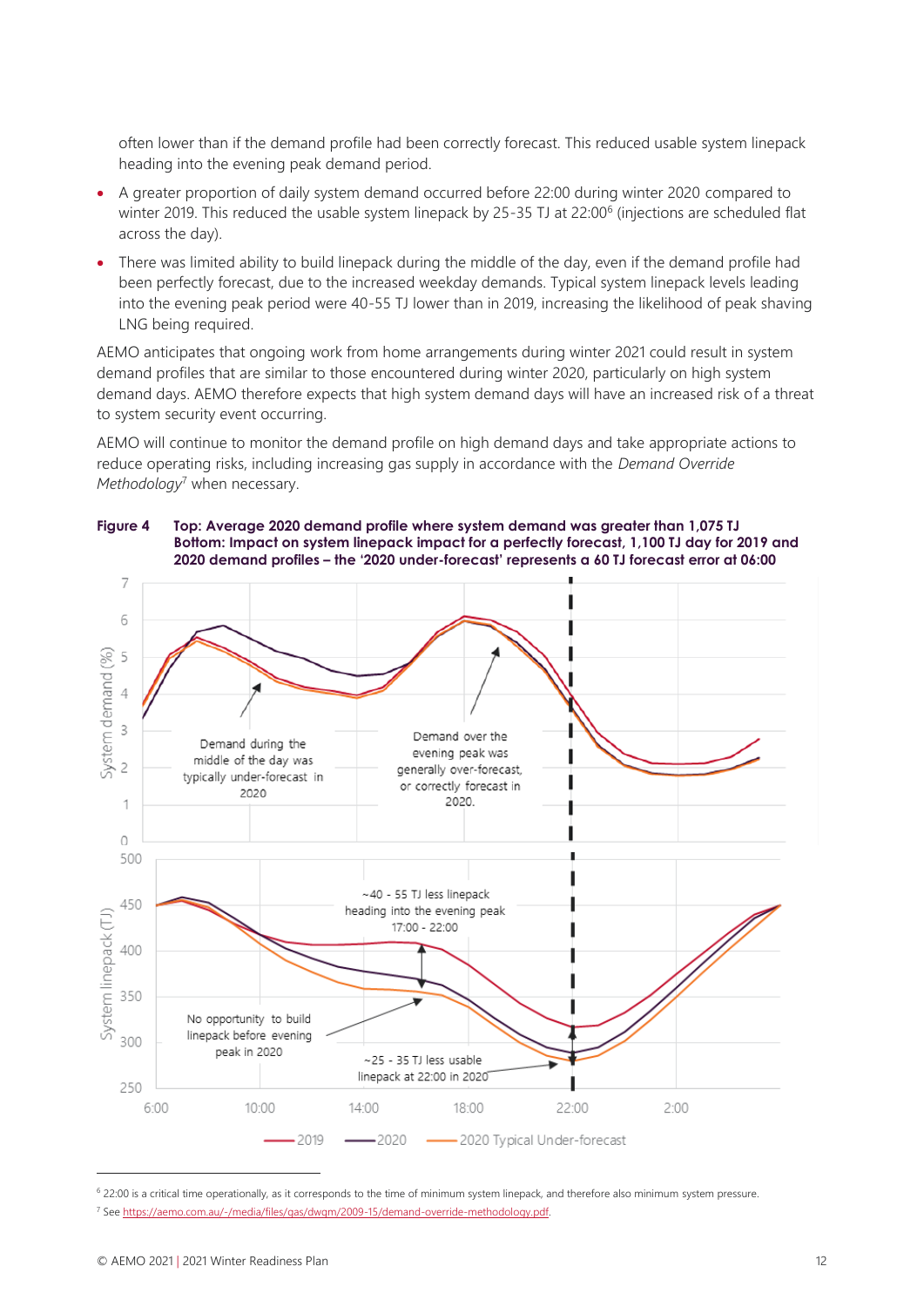## <span id="page-12-0"></span>2.2 Low Iona Close Proximity Point (CPP) <sup>8</sup> injections and Brooklyn compressor reliability

Winter 2020 had lower levels of injections into the DTS than usual, due to increased supply from Queensland. Low injections on days with a system demand greater than 800 TJ resulted in an increased reliance on the Brooklyn compressors to support the total demand supplied from the SWP, Brooklyn – Lara Pipeline (BLP), and Brooklyn – Corio Pipeline (BCP). These pipelines mainly supply the Geelong and Western Transmission System (WTS) withdrawal zones, which is up to 20% of DTS system demand during winter.

Linepack management was also challenging due to lower useable linepack being available in the BLP and SWP, as these pipelines operate at lower pressures when Iona UGS is withdrawing gas due to the 7,400 kilopascals gauge (kPag) discharge pressure limit on the large compressors at the Brooklyn Compressor Station (BCS).

The Western Outer Ring Main (WORM), when constructed and commissioned, will enable the WORM, BLP, and SWP to operate at up to 10,200 kPag while Iona UGS is withdrawing from the DTS, which will increase available linepack and reduce this operating risk. This higher operating pressure will also increase the DTS' ability to support GPG operation, including the Newport and Laverton North power stations, during winter.

The conservation of linepack in the SWP prior to the morning and evening peaks will continue to be an essential aspect of AEMO's operations during winter 2021, particularly if similar conditions to winter 2020 arise. AEMO has procedures in place to ensure continued gas supply to Geelong and WTS withdrawal zones in the event of a Brooklyn compression outage. These procedures maintain the supply by reducing Iona UGS withdrawals then scheduling out of merit order injections at the Iona CPP to maintain system security.

In the event of reduced Brooklyn compression capacity during high system demand days (at least 1,110 TJ/d), compression to supply Ballarat is prioritised. At this level of system demand, there is expected to be sufficient net injections at Iona CPP into the SWP to reduce or negate the need for Brooklyn compression into the BLP and SWP.

## <span id="page-12-1"></span>2.3 Iona UGS inventory

Iona UGS inventory reached over 24.5 PJ during May 2021. This is a high storage level held at Iona and it is significantly more than the quantity held at the same time in 2020 (18.6 PJ).

AEMO will continue to monitor Iona UGS levels to ensure gas will be available through the May to September winter period. If storage is projected to empty before the end of winter, AEMO will communicate with industry and the Victorian Government to examine alternate supply options or gas usage restrictions. If storage was to empty before the end of winter and a peak system demand day then occurred, it could result in a gas supply shortfall.

It is expected that the Iona UGS inventory will be sufficient to meet participants' forecast supply requirements during winter 2021, provided that there are no major unplanned gas supply outages or extended periods of very high GPG demand.

## <span id="page-12-2"></span>2.4 Dandenong LNG inventory

Gas from the Dandenong LNG facility is injected in the DTS for three main purposes:

- Market response LNG, where market participants use LNG to manage imbalance positions or in response to high DWGM gas prices, as they would any other injection facility, to manage their gas supply portfolio.
- Operational response LNG, otherwise known as peak shaving gas, where AEMO schedules out of merit order gas (gas that is above the market price) to prevent breaches of critical system pressures, which would disruption supply to customers in distribution networks. Without operational response LNG there

<sup>&</sup>lt;sup>8</sup> Iona CPP consists of Iona UGS, SEAGas, Otway, and Mortlake.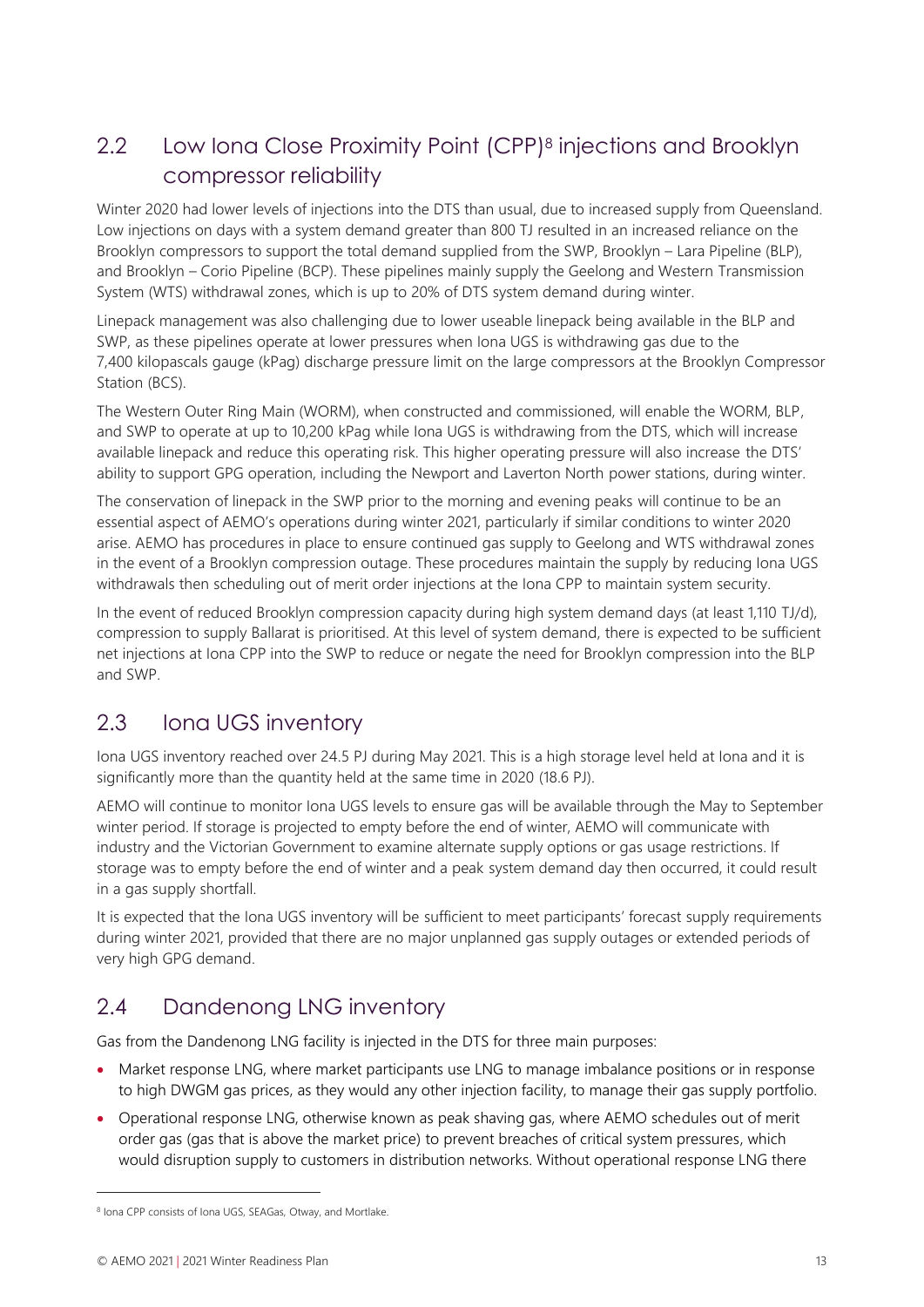would be an increased need for gas curtailment, particularly GPG demand, in response to a threat to system security.

• Emergency response LNG that is used during an emergency caused by a major loss of supply or major transmission pipeline or equipment failure to support critical system pressures while curtailment of customer load occurs.

The Dandenong LNG facility can inject gas into the DTS at either a:

- Firm rate of up to 5.5 TJ/hr (100 tonnes per hour), or
- Non-firm rate of up to 9.9 TJ/hr (180 tonnes per hour).

When used for operational response, LNG is not usually scheduled from the beginning-of-day, but is included in an intraday schedule for linepack management purposes (to prevent breaches of critical system pressures). LNG only effectively supports system pressures when injected before 22:00, which is when hourly system demand is greater than the rate of gas supply into the DTS (which causes linepack to be depleted).

At 22:00, the DTS linepack is at its lowest point and the hourly rate of supply is greater than demand (so linepack increases). Therefore, operational response LNG is not scheduled after 22:00. If operational response LNG was injected from the beginning of the gas day until 22:00, the maximum supply quantity during this 16-hour period is 87 TJ.

AEMO has observed<sup>9</sup> a decline in contracted Dandenong LNG levels to only 188 TJ of storage inventory and 4.5 TJ/hr of injection capacity. At these contracted levels, AEMO's ability to safely manage the DTS during the peak winter demand period and an emergency is adversely impacted. The reduced LNG quantity may limit the operational and market responses available, increasing the risk of gas curtailment.

[Figure 5](#page-13-0) shows several representative years for the utilisation of the Dandenong LNG facility. In 2020, the LNG inventory reduced by 150 TJ due to a combination of a few very cold, wet days and a high proportion of people working from home due to COVID-19 lockdown conditions (discussed in Section [2.1\)](#page-10-1).



#### <span id="page-13-0"></span>**Figure 5 Historical Dandenong LNG storage utilisation**

<sup>9</sup> See the AEMO Gas Bulletin Board for uncontracted capacity information, at [https://www.aemo.com.au/energy-systems/gas/gas-bulletin-board-gbb.](https://www.aemo.com.au/energy-systems/gas/gas-bulletin-board-gbb)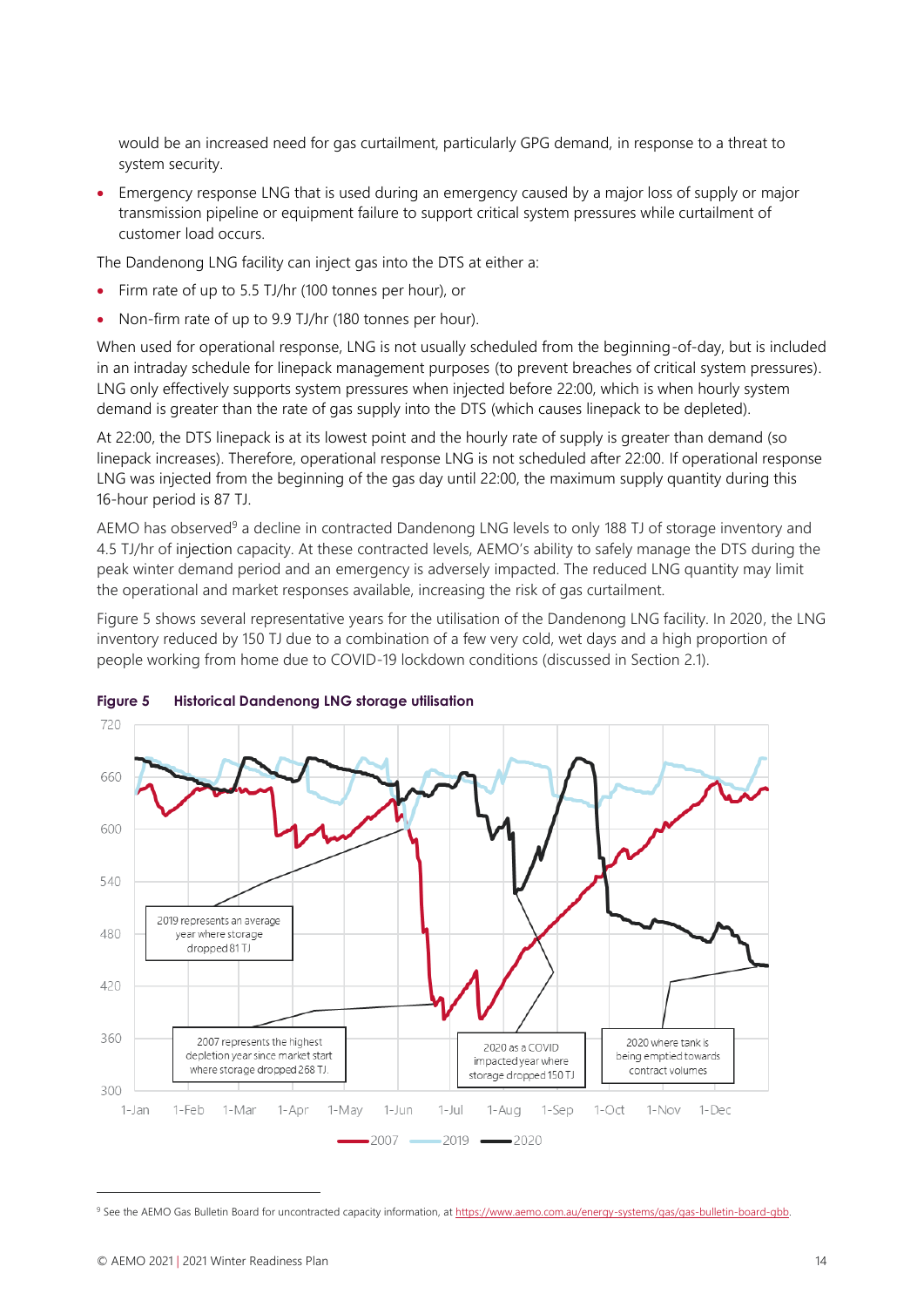The year during which inventories fell at the highest rate was 2007, when the tank level dropped by 268 TJ due to very high levels of GPG. This was due to drought conditions causing low hydro storage and coal-fired power station cooling water dam levels, and was exacerbated by a severe SWP capacity constraint (this was prior to the construction of the BLP).

It is essential that Dandenong LNG inventory is closely managed, as the refill rate is limited to approximately 6 TJ/d. This means it would take a week to recover the LNG inventory used during a moderate threat to system security event (around 40 TJ) or two smaller events (typically 20 TJ each).

If there was insufficient LNG inventory, gas load curtailment would be necessary to manage system pressures during periods of very high gas demand or following a gas supply disruption.

From the information provided by participants and modelling conducted for the 2021 VGPR, AEMO has identified that there is forecast to be insufficient Dandenong LNG inventory available for all operational and emergency scenarios, leading to an increased risk of curtailment during winter 2021 unless the LNG inventory was increased.

AEMO identified the low Dandenong LNG inventory as a threat to system security and sought a market response. AEMO is currently engaging with APA, market participants, and the Victorian Government to assess the options available to address this threat.

## <span id="page-14-0"></span>**3. Resources for peak demand management**

## <span id="page-14-1"></span>3.1 Profiled injections

On peak demand days, conserving or increasing usable DTS linepack before the evening peak is an effective way to reduce the likelihood and severity of a threat to system security. When a peak demand day is forecast, AEMO can improve system security margins by scheduling more Longford gas injections into the DTS early in the gas day and balancing this with less gas later in the day (referred to as injection profiling).

The total quantity injected for the day is the same, so the market is not impacted by this process<sup>10</sup>. The profiling process is triggered when the day ahead, Day+1, total demand forecast exceeds 1,150 TJ. AEMO seeks approval from the Longford and VicHub facility operators before scheduling profiled injections<sup>11</sup>.

Profiling may also be considered at lower demand levels or at other facilities, depending on the day's risk profile, including gas supply restrictions, transmission equipment outages or restrictions, or abnormal gas demand profiles (such as COVID-19 impacts). During the 2007 drought conditions discussed above, Iona UGS injections were profiled partially to overcome the SWP capacity constraint and conserve Dandenong LNG inventory.

Accurate forecasting of GPG demand for the day ahead schedules helps AEMO determine whether or not to initiate injection profiling. There were several days during winter 2020 where injection profiling was utilised. On 22 August 2021, operational response LNG still needed to be scheduled despite Longford injections being profiled, although the quantities of LNG required were lower than if there was no profiling.

<sup>&</sup>lt;sup>10</sup> Profiling injections does not impact either imbalance or deviation payments.

<sup>&</sup>lt;sup>11</sup> Injection profiling is available at the Longford injection point.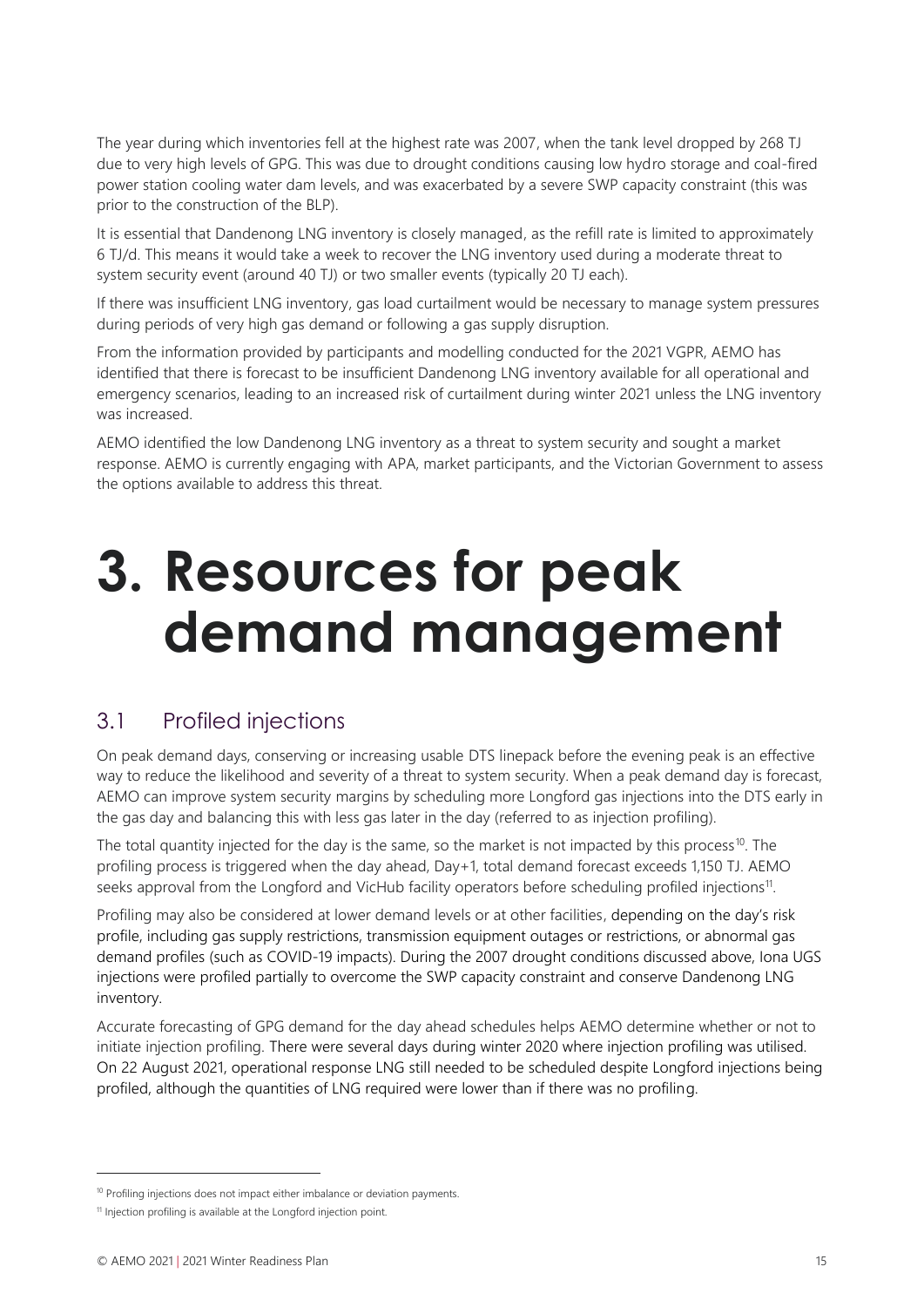If Longford injections had not been profiled, there was an increased risk that hourly LNG requirements would be above the availability of the LNG facility, increasing the possibility that curtailment of unforecast GPG could be required.

## <span id="page-15-0"></span>3.2 Demand forecast override methodology

In addition to the requirement for market participants to submit a demand forecast, AEMO prepares its own independent forecast of daily system demand and the profile of this demand. If the aggregate of the market participants' demand forecasts is too low (or too high) relative to AEMO's demand forecast, an override quantity may be added to (or subtracted from) the market participants' aggregate demand forecast. This ensures an appropriate amount of gas is scheduled to maintain a safe level of linepack reserve, and to maintain system security.

The override quantity is calculated based on the *Demand Override Methodology* and considers variables such as:

- Beginning-of-day linepack level (high, on target or low).
- Profile type (light, average or heavy).
- Demand override adjustment factors.
- Time of day.

These variables are then used to calculate upper or lower threshold limits at each scheduling interval. The difference between AEMO's and the market participants' total demand forecasts is compared to this calculated threshold limit. If necessary, an adjustment is then made to the market participants' aggregate demand forecast so it is within the upper or lower threshold limit.

## <span id="page-15-1"></span>3.3 GPG demand monitoring

### **Monitoring DTS-connected GPG**

Gas consumption by DTS-connected GPG units is monitored in real time through AEMO's Gas System Control and Data Acquisition (SCADA) system. GPG forecasts are obtained from site-specific forecasts submitted by market participants to AEMO and compared to the National Electricity Market (NEM) Pre-Dispatch scheduling system. AEMO monitors these forecasts to ensure they are consistent and that any known increase in GPG forecast can be supported by the DTS.

The NEM operates on five-minute scheduling intervals, while the DWGM operates with schedules issued at 06:00, 10:00, 14:00, 18:00, and 22:00 for the current gas day. It is therefore possible for a generator's dispatch instructions to change within a DWGM scheduling interval, with additional gas not scheduled for up to four hours (unless AEMO intervenes in the DWGM by publishing an ad hoc schedule).

AEMO maintains awareness of intended GPG operation by:

- Monitoring NEM Pre-Dispatch and current GPG demand through its Gas SCADA system.
- Modelling pipeline pressures to determine whether sufficient gas is available to maintain DTS pressures.
- Having the AEMO NEM Control Room inform the AEMO Gas Control Room of likely unforecast increases in GPG demand. The Gas Control Room will also notify the NEM Control Room of any issues within the gas system that may lead to DTS-connected GPG units having insufficient gas supply.
- Contacting participants to clarify the intended operation of their GPG units.

#### **Operational response to unforecast GPG**

AEMO may implement the following operational responses to manage unforecast GPG demand: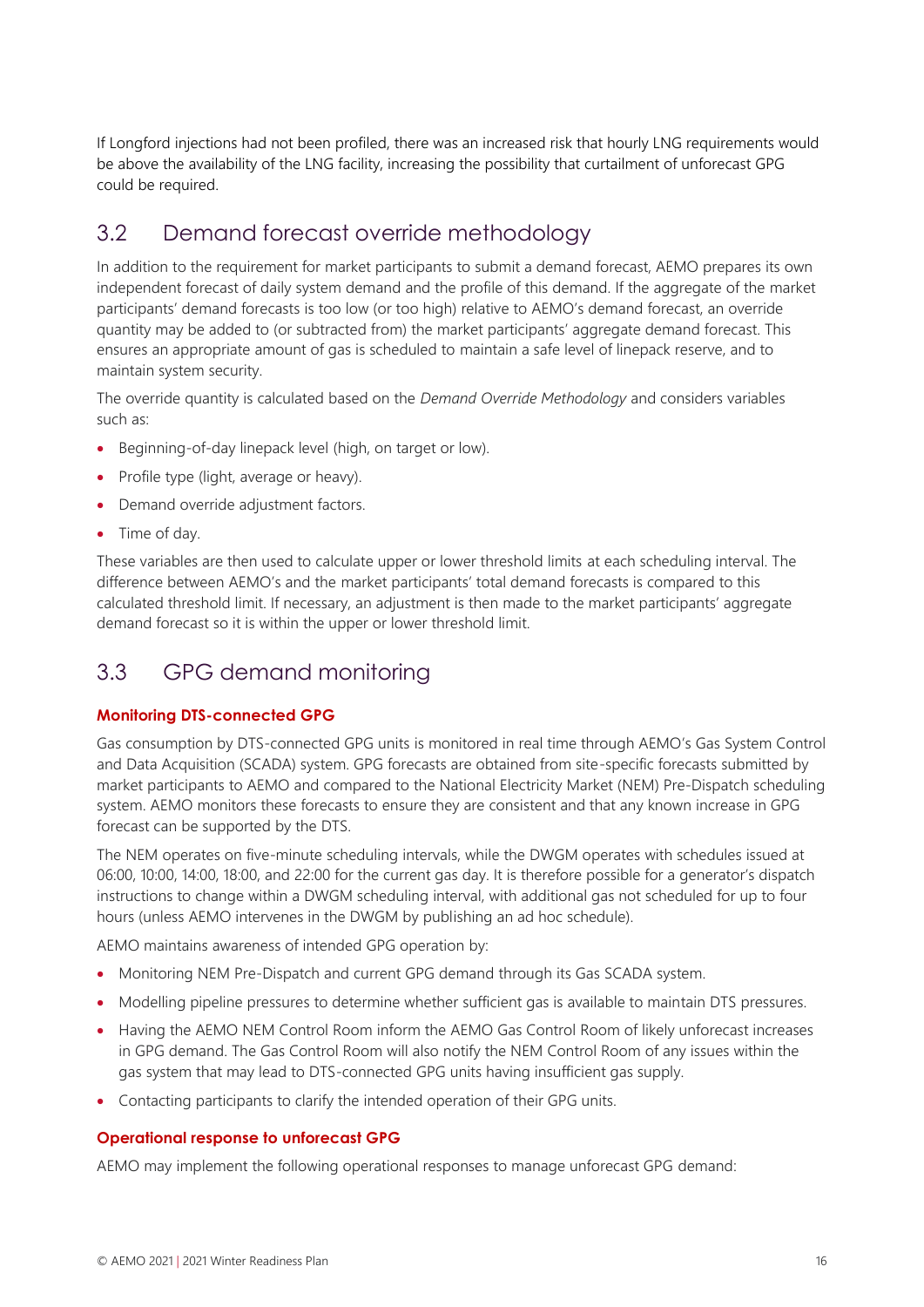- Update the total demand forecast in accordance with the demand override methodology to account for the forecast increase in GPG demand. Total demand includes system demand and GPG demand.
- Issue a *Notice of a Threat to System Security* if modelling indicates that an unforecast increase in GPG demand will result in a threat to system security. AEMO's range of responses to a threat to system security includes publishing an ad hoc schedule, which is a market intervention (detailed in Section [3.4\)](#page-16-0).
- Issue a direction to facility operators to inject additional gas into the DTS including non-firm gas, or issue DTS-connected GPG units with a *Direction to Curtail Load* In accordance with the *Gas Load Curtailment and Rationing and Recovery Guidelines*<sup>12</sup> .

The four largest DTS-connected GPG power stations are able to switch to liquid fuel in the event of insufficient gas supply. If AEMO needs to curtail gas supply to these units, they are expected to have the option of continuing to operate using liquid fuel.

The AEMO Gas Control Room will consult with the NEM Control Room prior to curtailing DTS-connected GPG units. The NEM Control Room may direct GPG units with alternative fuel supply to generate to maintain power system security.

### **Monitoring non-DTS-connected GPG**

AEMO does not have real-time monitoring of non-DTS gas pipeline flows and linepack conditions (that is, the AEMO Gas SCADA only monitors and controls the DTS). AEMO monitors non-DTS-connected GPG demand through the NEM Pre-Dispatch and non-DTS pipeline flows via the Natural Gas Services Bulletin Board.

By monitoring these flows along with the DWGM bid stacks, AEMO has some indication of whether DTS injections or withdrawals are more or less likely to occur. Examples include:

- Exports from Victoria via Culcairn to support Uranquinty Power Station operation.
- Imports into Victoria via Culcairn being impacted by the operation of the Uranquinty Power Station.
- Supply into the SWP at Port Campbell when the Mortlake Power Station is or is not operating, as well as SEAGas Pipeline flows and South Australian GPG demand.
- VicHub and TasHub supply into the LMP when the Tallawarra (as well as Bairnsdale) and Tamar Valley power stations (respectively) are operating.

Monitoring demand at the se GPG units enables AEMO to anticipate gas flows into and out of the DTS.

#### **Gas Supply Guarantee**

The Gas Supply Guarantee<sup>13</sup> was instituted in response to commitments by production facility operators and pipeline operators to the Commonwealth Government to make gas available for GPG during peak demand periods in the NEM.

The Gas Supply Guarantee mechanism is a process to identify, assess, and confirm a potential supply shortfall. AEMO will then communicate with industry and call for a response to the shortfall. The Gas Supply Guarantee process will be available for use if required during winter 2021.

The Australian Energy Market Commission (AEMC) is currently conducting a review to determine the future of the Gas Supply Guarantee.

## <span id="page-16-0"></span>3.4 Threat to system security

AEMO must monitor operational conditions to identify any material schedule deviation or forecast that may cause a threat to system security. This includes:

• Rapidly increasing demand due to deteriorating weather conditions.

<sup>12</sup> At [http://www.aemo.com.au/Gas/Emergency-management/Victorian-role.](http://www.aemo.com.au/Gas/Emergency-management/Victorian-role)

<sup>13</sup> More information available at [https://www.aemo.com.au/Electricity/National-Electricity-Market-NEM/Emergency-Management/Gas-Supply-Guarantee.](https://www.aemo.com.au/Electricity/National-Electricity-Market-NEM/Emergency-Management/Gas-Supply-Guarantee)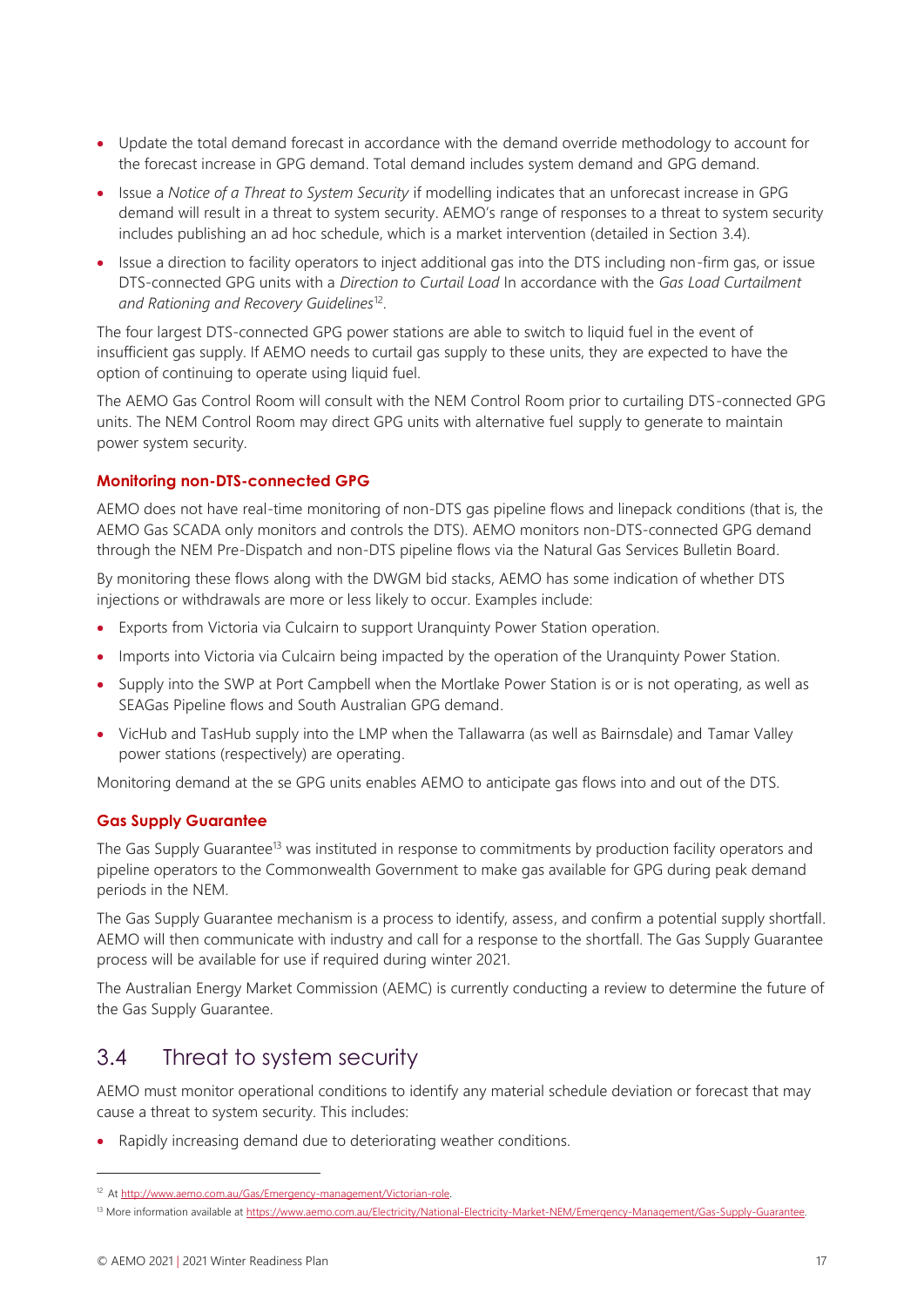- Unforecast increases in GPG demand.
- Unscheduled DTS asset outage.
- A transmission pipeline incident and/or a gas supply incident.

If AEMO identifies a threat to system security, the following actions will be taken as described in full in the *Wholesale Market System Security Procedures*<sup>14</sup>:

- Notify market participants of the threat. AEMO may also request a market response to the threat to system security.
- Take appropriate action to resolve the threat to system security which includes, but is not limited to, publishing an ad hoc schedule, injecting out of merit order gas at the next operating schedule, directing participants to inject or withdraw gas, and curtailment.
- Notify market participants that the threat to system security has ended.

## <span id="page-17-0"></span>3.5 Gas Operations Engineer skills refreshing and training

AEMO has continued to develop and deliver training for the Gas Operations Engineers who staff its gas control room, as well as for operational support staff. Training covers a range of areas such as linepack management, compressor operations, and refresher training on key operational procedures.

Scenario-based learning forms a central part of the training delivered to the Gas Operations Engineers as preparation for high demand days in the upcoming winter. Assessments conducted through the CBL Framework and e-learning modules ensures gas control room competency is appropriately developed and maintained.

# <span id="page-17-1"></span>**4. Emergency management**

## <span id="page-17-2"></span>4.1 Legislation and rules

The *National Gas (Victoria) Act 2008* is the legislation for the application of the National Gas Law (NGL) and rules in Victoria, and specifies what is required to prepare for gas emergencies, the requirements for the Gas Emergency Protocol, and that participants must comply with the Gas Emergency Protocol.

## <span id="page-17-3"></span>4.2 Emergencies

Emergencies are defined under Section 333 of the National Gas Rules (NGR) as follows:

<sup>&</sup>lt;sup>14</sup> A[t https://www.aemo.com.au/energy-systems/gas/emergency-management/victorian-role.](https://www.aemo.com.au/energy-systems/gas/emergency-management/victorian-role)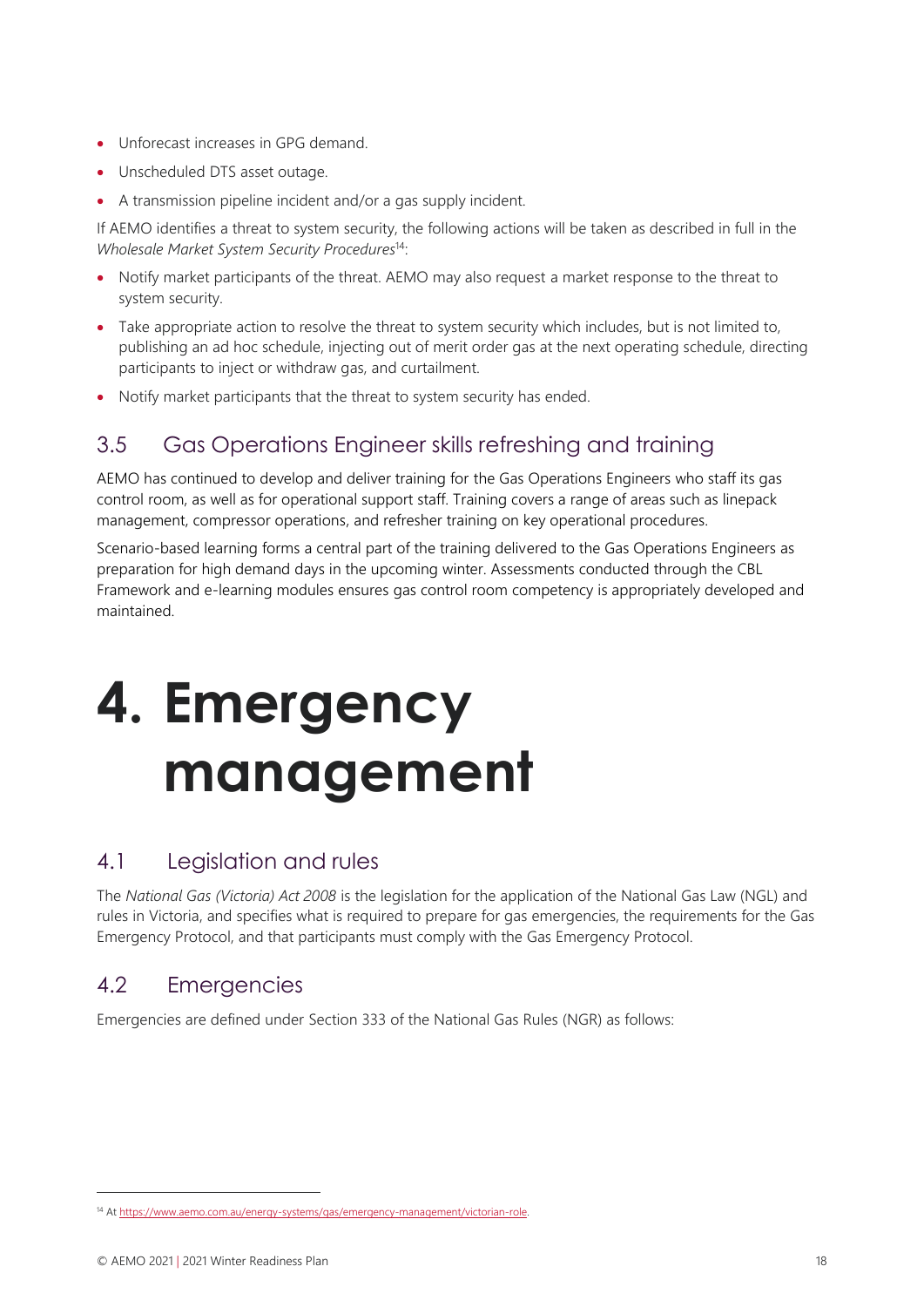|     | An emergency occurs when:                                                                                                     |
|-----|-------------------------------------------------------------------------------------------------------------------------------|
| (a) | AEMO reasonably believes there to be a situation which may threaten:                                                          |
|     | reliability of gas supply; or<br>(i)                                                                                          |
|     | system security or the security of a declared distribution system; or<br>(ii)                                                 |
|     | (iii) public safety,                                                                                                          |
|     | and AEMO in its absolute discretion considers that the situation is an emergency and declares there to be an<br>emergency; or |
| (b) | AEMO declares there to be an emergency at the direction of a government authority authorised to give such<br>directions.      |

AEMO will declare an emergency if it reasonably believes that an operational response cannot address the issue. It will implement the declaration by issuing an Emergency Declaration Notice to the Emergency Manager, Duty Manager, or General Manager of each participant.

AEMO is also responsible for maintaining the Gas Emergency Protocol<sup>15</sup>. This protocol consists of the:

- Gas Load Curtailment and Gas Rationing and Recovery Guidelines define classes of gas customers within prioritised curtailment tables, from which curtailment lists are derived. These guidelines are based on system security criteria and can be modified by government direction.
- *Wholesale Market System Security Procedures* set the thresholds for operation of the DTS, so threats to system security are averted or minimised.
- *Emergency Procedures (Gas)* guide the management, preparation, response and recovery for gas emergencies in Victoria. The procedures are underpinned by the principles of maintaining gas supply reliability, maintaining DTS system security, and minimising risks to public safety.

The NGR outline four key requirements for participants. Each participant must:

- Notify AEMO as soon as practicable of any emergency or situation that may threaten system security.
- Use best endeavours to ensure that its safety plan (if any) permits it to comply with emergency directions.
- Provide AEMO with emergency contacts (including an email address, telephone and fax number, name, and title) of an appropriate representative who has the authority and responsibility to act in the event of an emergency.
- Ensure all relevant officers, staff, and customers are familiar with the emergency protocol and the participant's safety plan or procedures.

#### **AEMO's powers during an emergency**

AEMO may use section 91BC of the NGL to issue directions for managing:

- The operation or use of any equipment or installation.
- The control of natural gas flow.
- Any other matter that may affect the safety, security, or reliability of the declared transmission or declared distribution systems.

While AEMO's powers under NGL 91BC can be used without declaring an emergency or issuing a notice of a threat to system security, it is unlikely AEMO would invoke these powers without initiating one or both of these mechanisms.

<sup>&</sup>lt;sup>15</sup> Gas Emergency Protocol documents can be found a[t http://www.aemo.com.au/Gas/Emergency-management/Victorian-role.](http://www.aemo.com.au/Gas/Emergency-management/Victorian-role)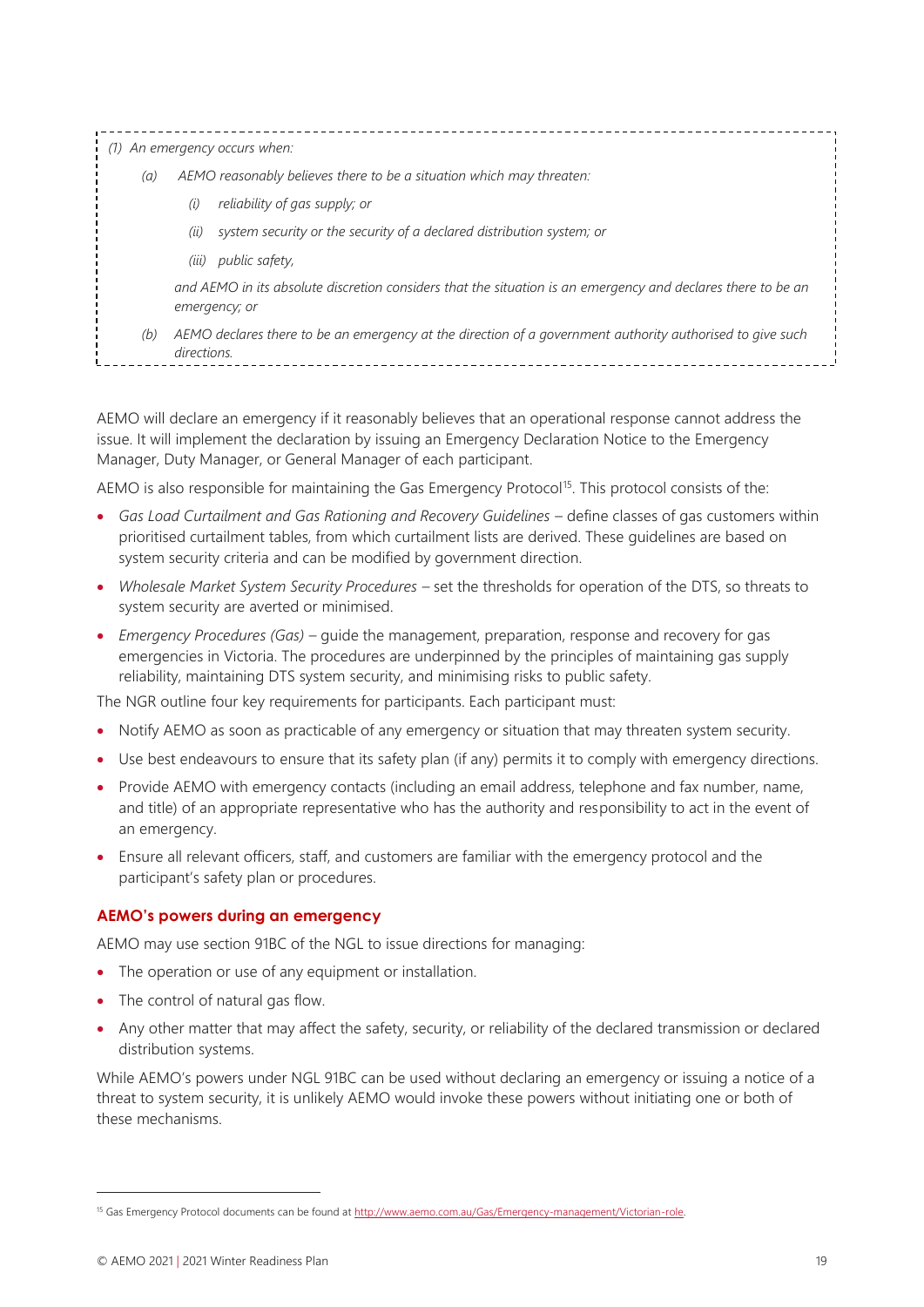#### **Energy Safe Victoria power to issue directions**

The Chairperson of Energy Safe Victoria (ESV) may also issue a direction that ESV considers is necessary for safety reasons. The intent is to regulate the available gas supply (having regard to community needs) and facilitate the reliability of gas supply or the security of systems for transmitting or distributing gas.

#### **The Governor and the Minister for Energy**

The Governor may also declare a proclamation under Part 9 of the *Gas Industry Act*, if it appears that the available supply of gas is (or is likely to become) insufficient for the reasonable requirements of the community. The proclamation remains in effect until the Governor revokes it. While the proclamation is in force, the Minister for Energy may give any direction necessary to ensure the safe and secure supply of gas.

## <span id="page-19-0"></span>4.3 Threat to System Security Procedure

A threat to system security<sup>16</sup> can be indicated by any one of the following:

- The annual planning reviews prepared by AEMO.
- An operating schedule.
- Any other fact or circumstance that AEMO becomes aware of.

A threat to system security may impact the DTS partially or as a whole. AEMO has the power to issue a notice of a threat to system security if it reasonably believes some level of operational response can address the issue, otherwise an "emergency" will be declared.

If a threat to system security occurs:

- AEMO will assess the threat and notify the market.
- If there is sufficient time, AEMO may request the market to respond to alleviate the threat.
- If there is insufficient time, or the market response is inadequate to alleviate the threat, AEMO will take action in the priority order outlined in the *Wholesale Market System Security Procedures (Victoria)*. This may include injecting gas that is above the market price at a location that can alleviate the threat, which is usually injections from the Dandenong LNG facility.

AEMO will regularly communicate relevant information to participants. If an emergency occurs, AEMO uses the *Emergency Procedures Gas<sup>17</sup>*, which are designed to enhance AEMO's and industry's ability to manage the preparation for, response to, and recovery from gas emergencies in Victoria.

#### **Intervention**

If AEMO reasonably considers that a threat to system security is unlikely to subside without intervention, AEMO must intervene by taking any measures it believes are reasonable and necessary to overcome the threat to system security, including making the following directions under s.91BC of the NGL:

- Injection of LNG.
- Increasing withdrawals.
- Using reasonable endeavours to inject gas which is available, including non-firm gas.
- Injecting off-specification gas.
- Curtailment<sup>18</sup> (in accordance with curtailment tables).
- Doing anything AEMO believes reasonably necessary in the circumstances.

<sup>16</sup> A threat to system security is defined in rule 341 of the NGR.

<sup>17</sup> Available at [http://www.aemo.com.au/Gas/Emergency-management/Victorian-role.](http://www.aemo.com.au/Gas/Emergency-management/Victorian-role)

<sup>18</sup> In the event of a threat to system security attributable to a transmission constraint, AEMO will curtail customers in accordance with sections 3 and 4 of the *Gas Load Curtailment and Gas Rationing and Recovery Guidelines*, available a[t http://www.aemo.com.au/Gas/Emergency-management/Victorian-role.](http://www.aemo.com.au/Gas/Emergency-management/Victorian-role)